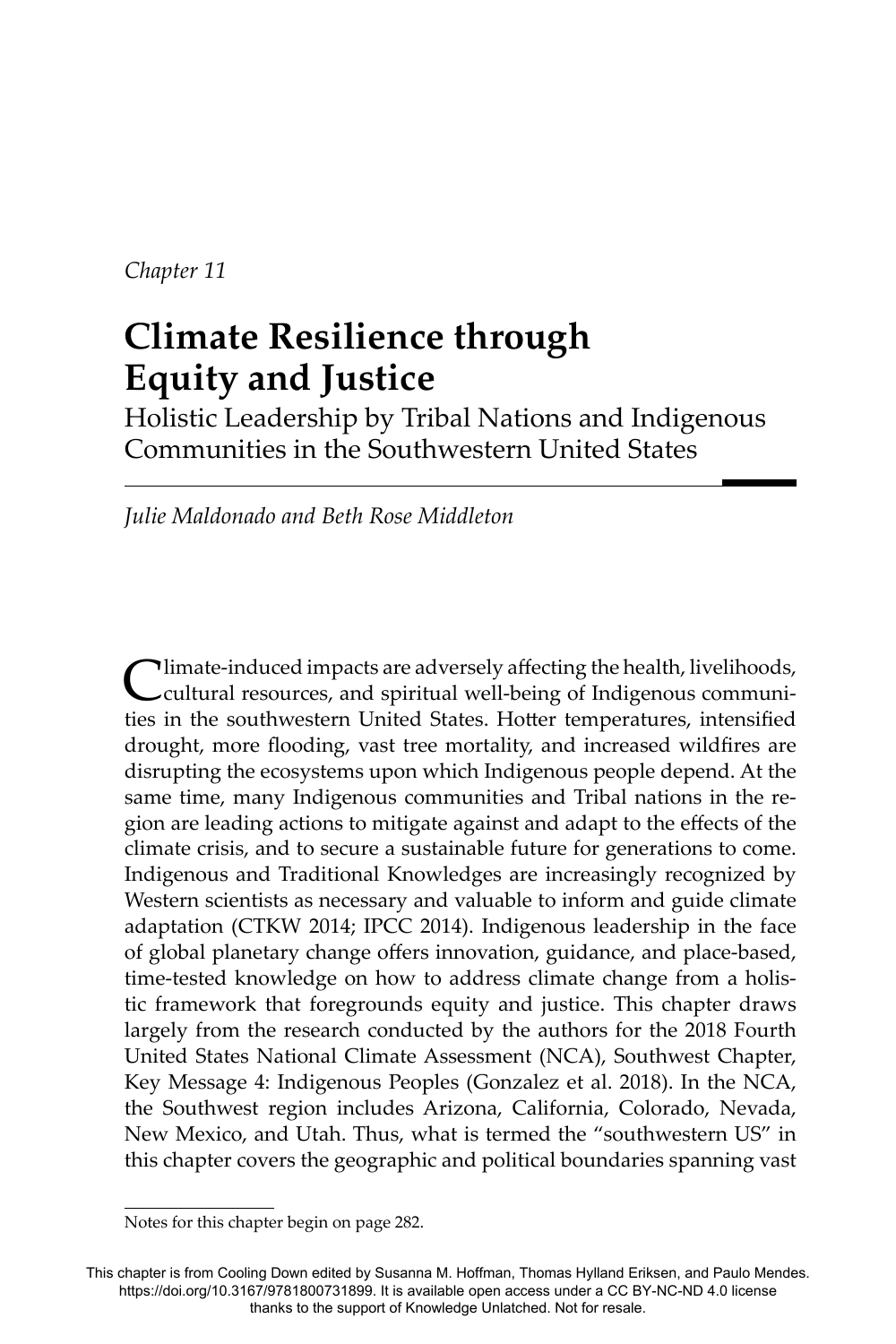and diverse landscapes and climates—from the arid desert to the coastal rainforest.

### **Background**

The US Southwest has the largest population of Indigenous peoples of any region in the United States. There are currently 182 federally recognized tribes in the Southwest (Federal Register 2019; National Conference of State Legislatures 2020), as well as numerous non–federally recognized tribes and Indigenous communities, many of whom are already experiencing the impacts of a changing climate. Cumulative climate stressors and responses cannot be viewed in an isolated, static context. These stressors are layered on top of and exacerbate existing challenges, historical legacies and traumas, and marginalizing forces, including the creation of energy sacrifice zones and the establishment of hydroelectric and water storage infrastructure without Indigenous consent. Indeed, many Indigenous people articulate that climate change began with European contact and the shift in associated land management "from carrying capacity sustainability to a resource extraction model" (Goode et al. 2018). It is critical to take a long perspective, both toward the past and the future, in order to understand the present effects, projected impacts, and current and proposed actions to mitigate and adapt to climate change.

To begin with, the present and emerging climate change impacts on Indigenous peoples, lands, and resources in the Southwest must be placed within the context of continued settler colonization and forced removals (Wildcat 2009; Goldtooth and Awanyankapi 2010; Whyte 2016, 2017), such as the Long Walk endured by the Diné (Navajo) (Denetdale 2009) and the march of Concow Maidu people to Round Valley in northern California (Bauer 2016). Historical traumas, socioeconomic and political pressures, and extractive infrastructure all combine to impact Indigenous peoples' adaptive capacity and exacerbate current and projected climate impacts (Maynard 2014; Whyte 2013, 2017).

The colonizers forced Native populations across the Southwest onto marginal lands within their territories that non-Native settlers found inhospitable due to the limited water quantity and poor soil quality. For example, as settlers moved into the Southwest, the Diné underwent a series of colonial-driven policies and initiatives that left them impoverished and marginalized both physically and in other ways. They were forced in the reservation movement to less fertile territory replete with rocky dirt, sandstone outcroppings, and lack of water. To compensate, the US government provided them with sheep, and then when the sheep population grew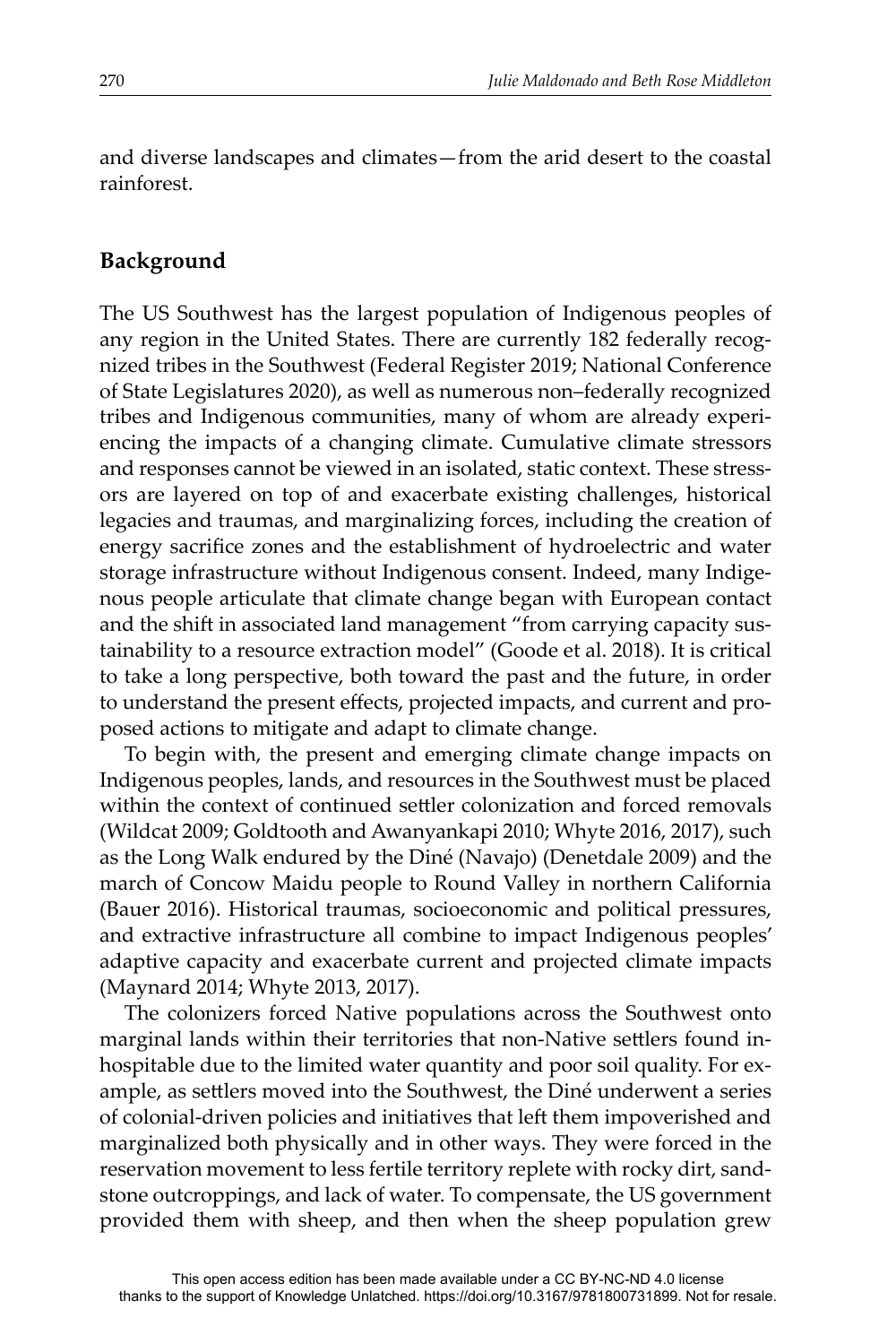beyond what the government deemed viable on the land, the sheep were slaughtered. In consequence, and with few resources, many Diné were further impoverished. The original and abiding arid conditions converged with poverty and economic and political marginalization to convert a prolonged drought across the Navajo Nation into a widespread disaster (Redsteer et al. 2011) when extreme storms in 2013 resulted in flooding that displaced dozens of Diné families (ICMN 2013).

In addition, what colonial powers once saw as wasteland turned out to be rich in natural resources, including fossil fuel energy resources. The legacies of colonialism and forced removals established the twentyfirst-century pathway for the extreme levels of extraction by the petroleum industry (Powell 2018), which saw the area as one to exploit as an energy sacrifice zone $-$ "a place where human lives are valued less than the natural resources that can be extracted from the region" (Buckley and Allen 2011: 171). The Four Corners region of the Southwest has over forty thousand existing natural gas wells and associated infrastructure, as well as two large coal plants (Four Corners Power Plant and San Juan Generating Station). The Navajo Generating Station coal-fired power plant provides power to pump water from the Colorado River to urban centers such as Phoenix, while Diné communities adjacent to the station lack running water (Powell and Maldonado 2017).

Diné are not alone in facing intertwined impacts of coloniality and climate change. In the face of such challenges, many tribes in the Southwest have limited resources for risk reduction, mitigation planning, and adaptation. Only a few Southwestern tribes have completed specific drought plans (National Drought Mitigation Center 2021), and many tribes have reported that they are not able to comprehensively monitor environmental shifts (Ferguson and Crimmins 2009; Redsteer et al. 2013). Additionally, the limited funding that is available to tribes is only available in the form of short-term grants, which are insufficient to deal with long-ranging mitigation planning and adaptation responses (Ferguson et al. 2010).

#### **Current Climate Change Effects on Tribes in the US Southwest**

Perhaps in its most serious fallout, drought exacerbated by human-caused climate change across the Southwest (Diffenbaugh, Swain, and Touma 2015; Udall and Overpeck 2017) has contributed to the degradation of traditional foods of the region's tribes. These consist, in part, of food sources such as corn, squash, acorn, and pronghorn antelope herds, staples of distinct Southwest Indigenous populations' agricultural and stewardship/ subsistence legacy. Increasing temperatures have further caused a decline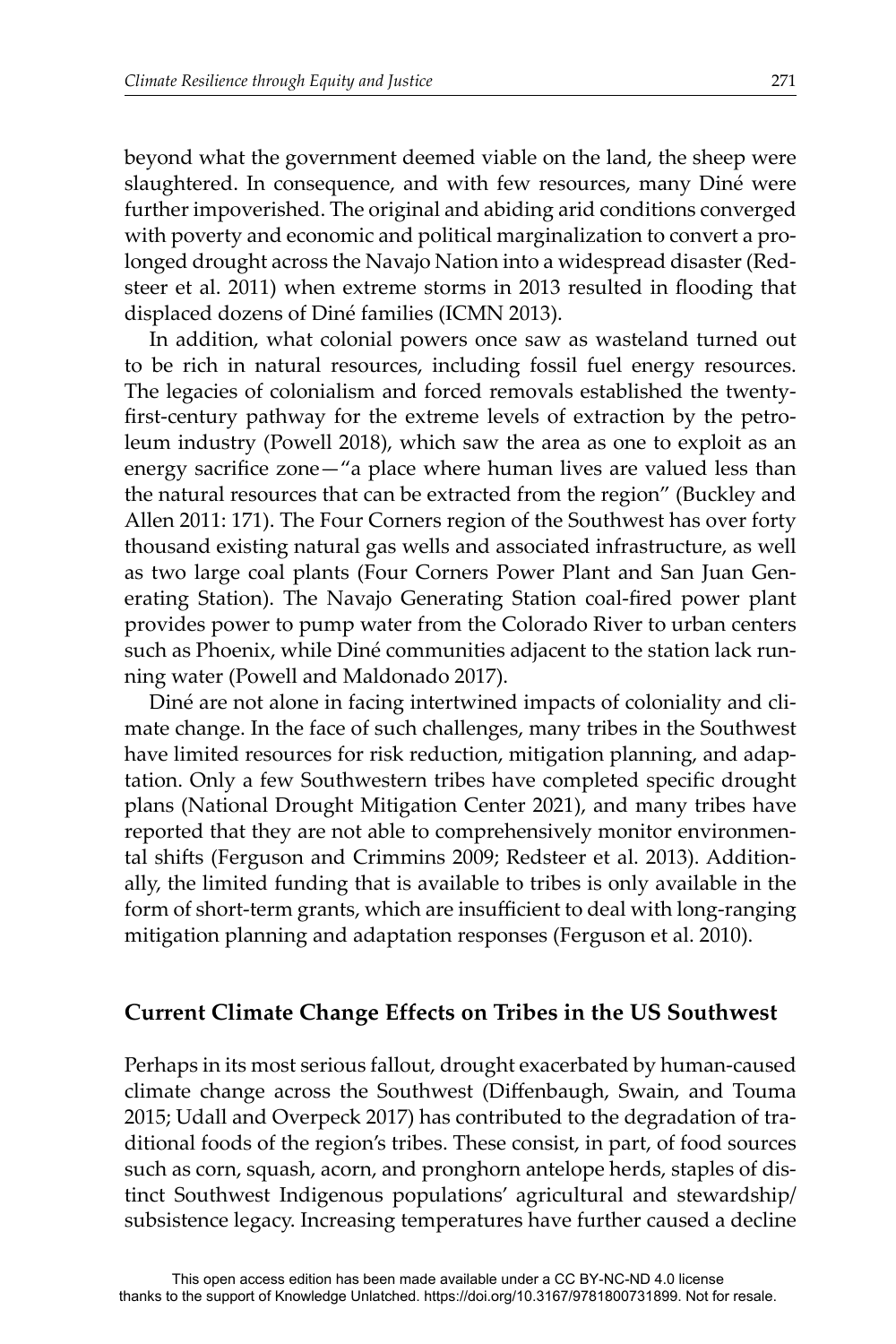in Southwest pine nut populations, an essential food for some tribes (Lanner 1981; Washoe Tribe 2009; Redmond, Forcella, and Barger 2012; Redmond et al. 2017). Diné elders have observed that intensifying dryness has not only contributed to declines in corn and other culturally significant crops but also wild vegetation and animal populations, even avian species such as eagles, as well as the crucial flow of specific water springs (Redsteer et al. 2015). The loss of traditional foods accompanies increasing rates of diabetes and heart disease across Indigenous populations (Norgaard 2005; Lynn et al. 2013), resulting in cumulative physical, mental, and spiritual health effects.

Some tribes in the Southwest are also noting and experiencing extreme fluctuations in the region's prevailing natural state, once quite stable. The Navajo Nation has experienced prolonged drought since the 1990s, after which it underwent, as mentioned above, extreme storms that resulted in flooding that displaced many Diné families (ICMN 2013). Higher temperatures and evaporation, diminished soil moisture (Seager and Hoerling 2014; Diffenbaugh et al. 2015; Seager et al. 2015; Williams et al. 2015; Cheng et al. 2016), and impacts to snow-related parameters (Pierce and Cayan 2013) have further resulted in the decline of surface vegetation and an increase in sand dune mobility on some Navajo and Hopi lands, putting rangeland productivity at risk along with damaged infrastructure and loss of native plants (Redsteer et al. 2011; Redsteer 2012).

Climate disruption is contributing to another dire circumstance in the Southwest, namely increasing wildfires (Littell et al. 2009; Abatzoglou and Williams 2016). Affecting many tribes and their lands, subsistence, and community and cultural infrastructure, the fires have expanded in number, severity, and location. In addition to human-caused climate change, the fires are also, in part, fueled by underlying historical colonial-driven policies, including mismanagement of the land and fire suppression (Norton-Smith et al. 2016), extractive logging activities, monoculture replanting, and postlogging effects on water and certain fish, wildlife, and plants, such as tanoaks and beargrass, which some tribes in the greater southwestern region rely on for food and cultural purposes (Karuk Tribe 2010; Voggesser et al. 2013). Due in part to the suppression of traditional tribal burning leading to the increased density of other vegetation, the ability of oaks to withstand climate-related stress has decreased (Long et al. 2017). Declining surface soil moisture and higher temperatures and evaporation (Seager et al. 2014; Diffenbaugh et al. 2015; Williams et al. 2015; Cheng et al. 2016) converge with oak trees' decreased resilience, diminished acorn production, and fire and pest threat to reduce the availability and quality of acorns for tribal food consumption and cultural purposes (Voggesser et al. 2013).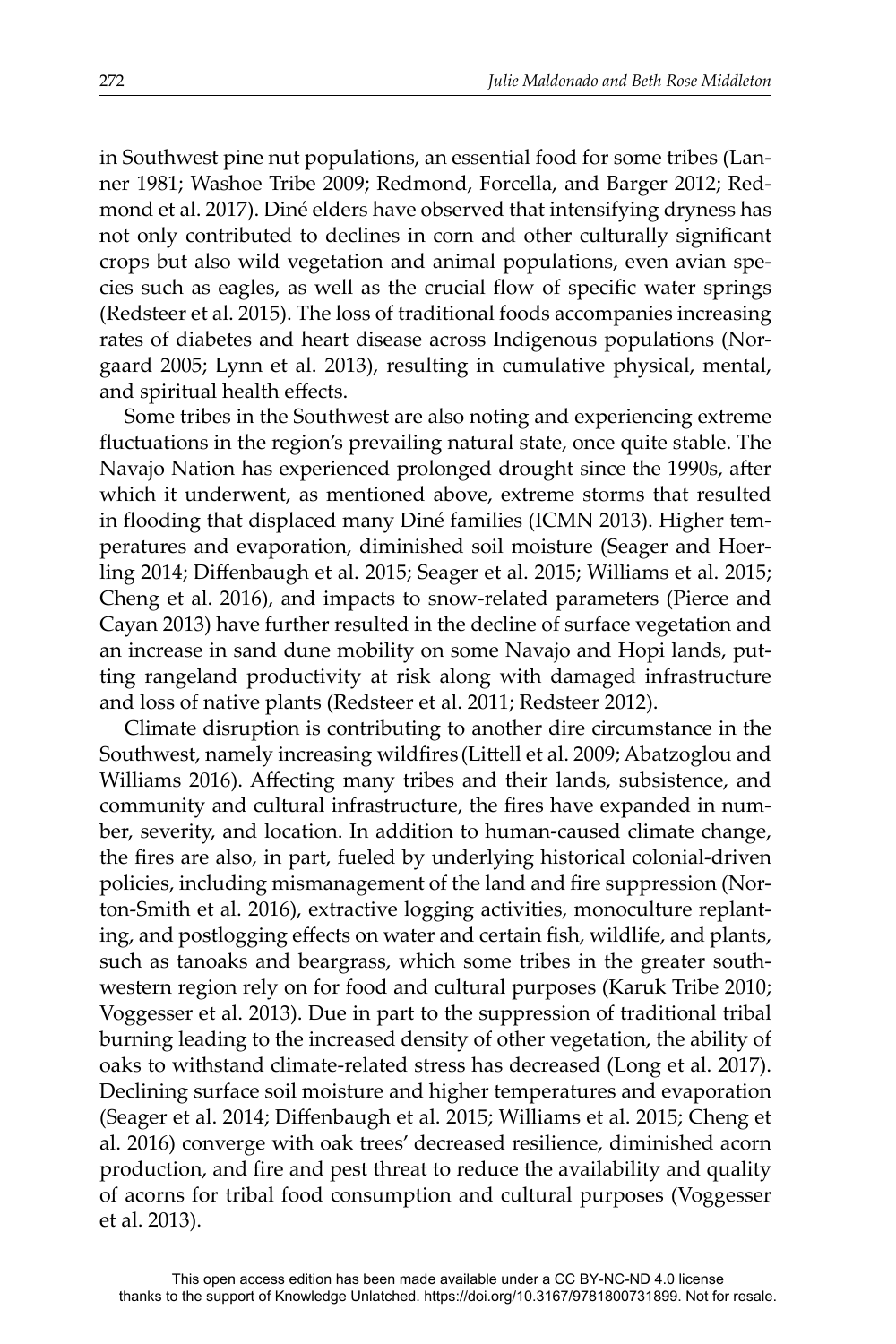For coastal tribes in the northern Pacific coast of the region, their homelands were once essentially a cold climate rainforest, abundant in coastal shellfish, freshwater fish in streams, ocean fish, and forest wildlife and edibles. One of the main foods sustaining the people was salmon. Today, increasing ocean and coastal water temperatures, in addition to nonclimate factors such as dam infrastructure, habitat degradation, and overharvesting by non-Natives, are affecting species such as salmon, on which northern Pacific Coast tribes rely for subsistence and cultural perpetuation (Jenni et al. 2014; Sloan and Hostler 2014; Hutto et al. 2015). These changes also affect mental and spiritual health, disrupting cultural connections to plant and animal relatives and to related place-based identity and practices (Donatuto et al. 2014; Rising Voices 2014).

## **Projected Future Climate Change Effects on Tribes in the Southwestern United States**

It is projected that climate changes in the southwestern United States will worsen over the next several decades. The effects will no doubt cause further impacts to traditional foods, medicinal plants, and cultural resources (Lynn et al. 2013; Sloan and Hostler 2014). In the southwestern US, increased variability in water supply due to what will likely become consistent droughts may lead to heightened insecurity in settlements located on or reliant upon rivers and other water sources. For example, the 2004 Gila River Indian Community Water Rights Settlement Act allows the Gila River Indian Community to lease their unused water supplies. While such leases are a possible new source of economic development, the diversion of water allocations could place communities at risk of losing their own necessary water supply if there is then not enough water to go around, yet they are committed to provide purchased water to other entities per a lease agreement. Murphy cites National Climatic Data Center statistics on increasing drought in Arizona and warns that water supplies will decrease while demand continues to increase, resulting in a situation in which "water sold must be delivered, regardless of the condition of the selling reservation . . . it is possible for a group to oversell its appropriated water. In this worst-case scenario, the Community will have to breach its contracts for the survival of its people" (Murphy 2003–4: 185).

Increasing drought also leads to increased food-security and foodsovereignty risks. Projected reductions of runoff from decreasing and melting snowpack would increase the salinity of Pyramid Lake in Nevada. Diverse Paiute peoples live in a part of the southwestern region between the Rocky and Sierra Nevada Mountains characterized by isolated high,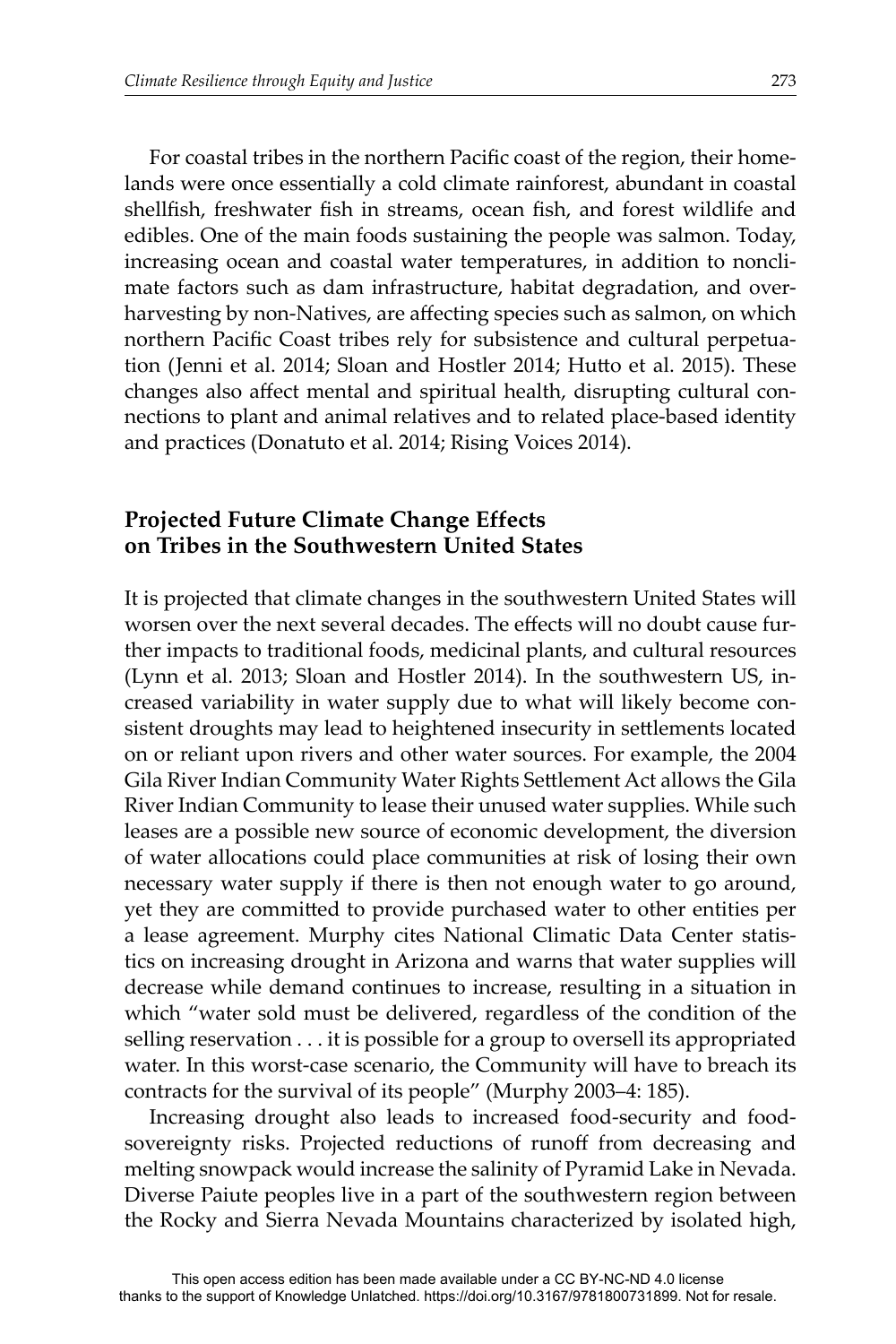snowy mountain peaks, stretches of salt flats, land bearing little vegetation, hot summers, and cold winters. Traditional foods include small wildlife such as rabbits, as well as pine nuts and cattails, and fish if available. Climate change–induced decreasing snowpack and earlier snowmelt in this case will reduce fish biodiversity and, in particular, affect the spawning and sustenance of the endangered cui-ui fish, which is of central importance to the Pyramid Lake Paiute Tribe (Gautam, Chief, and Smith Jr.  $2013$ ).<sup>1</sup>

During colonization, some tribal economies throughout the southwestern United States became dependent on livestock, largely sheep but also cattle, which continues today (e.g., at Navajo Nation, Pyramid Lake Paiute Tribe, Southern Ute Tribe, and tribes at the US-Mexico border, e.g., at Tohono O'odham Nation Pascua Yaqui Tribe). These tribal populations are at risk of climate change–related stresses that are unbalancing the rangelands' ecosystems and, as a result, impacting their economic resources and livelihoods (Cozzetto et al. 2013; Redsteer et al. 2013; Nania et al. 2014; Redsteer et al. 2015; Norton-Smith et al. 2016). In addition, much of the southwestern US is at high risk of exposure to the expansion of invasive plant and animal species under new climate conditions (Early et al. 2016), namely, invasive cheatgrass, leafy spurge, and other species that reduce forage for livestock.

Many California tribes (for example, Yurok, Paiute, Miwok, Western Mono) are concerned about loss of acorns, a highly nutritional traditional food also used for medicinal purposes and basketry (Ortiz 2008; Long et al. 2017, 2016), due to "sudden oak death," which is spread by a pathogen that is known to increase with shifts in humidity and temperature (Guo, Kelly, and Graham 2005; Liu et al. 2007; Redsteer et al. 2013; Norton-Smith et al. 2016). Projected climate change effects may continue to shift bark beetles up in elevation (Sidder et al. 2016), which have already devastated much mountain fir forest in their rapid and fierce climate-driven expansion, potentially causing more losses to other traditional tribal food resources.

Especially relevant for coastal northern California tribes, projected climate changes increase the risks to salmon (Diffmer 2013; Jenni et al. 2014; Montag et al. 2014). Increased sea level rise and ocean temperatures, along with ocean acidification, increase risks of inundation of shellfish beds (Lynn et al. 2013), pathogens that cause shellfish poisoning (Cozzetto et al. 2013; Sloan and Hostler 2014), and damage to shellfish populations, which can cause cascading effects in food and ecological systems upon which some tribes depend (Feely et al. 2012; Dalton, Mote, and Snover 2013; Lynn et al. 2013).

In addition to warming, projected extreme shifts in weather include colder periods during the winter. Some tribes, such as some pueblos and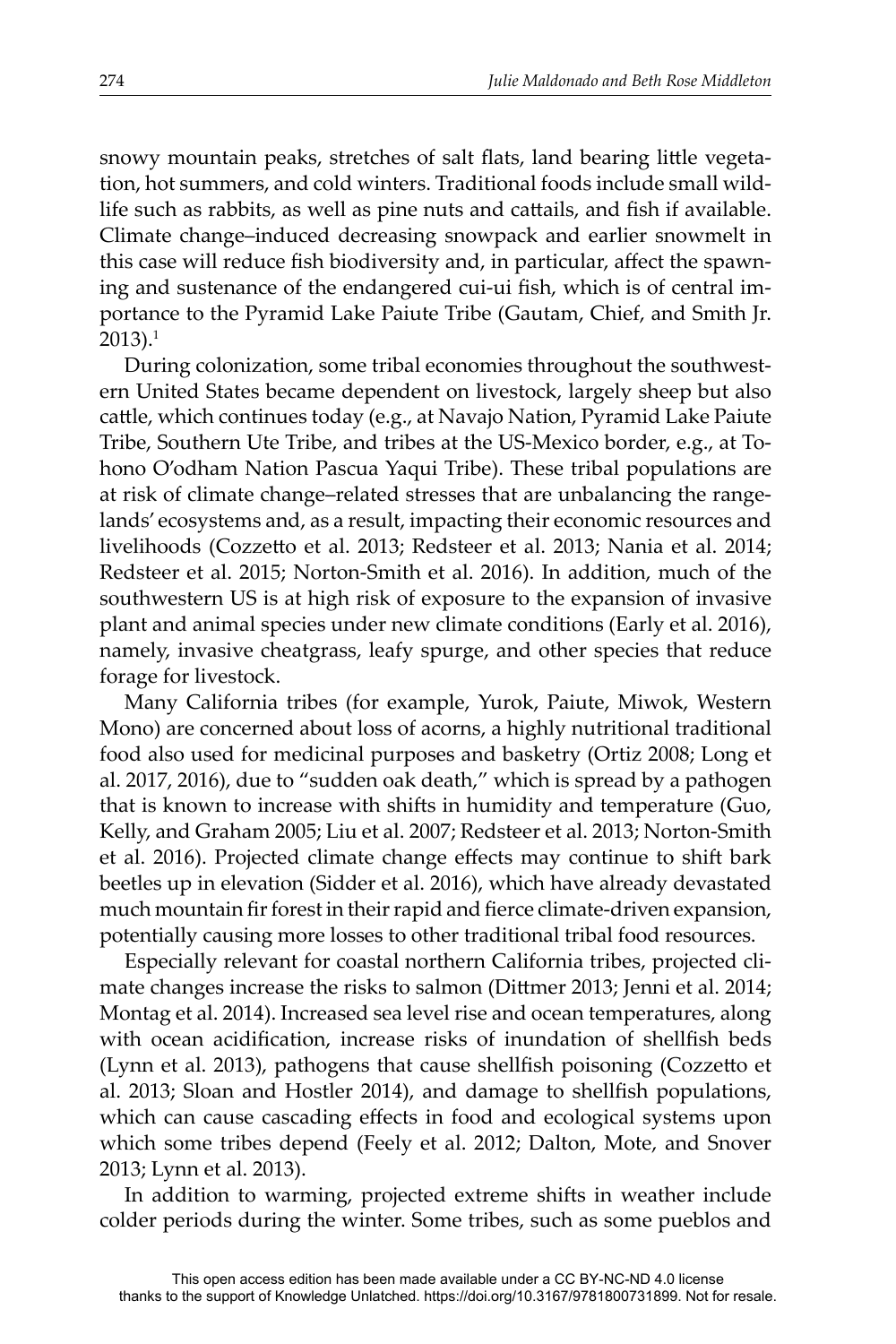tribes of New Mexico, have related human health concerns, as colder winter periods mean increasing use of wood-burning stoves for heating, resulting in worsening air quality, increased exposure to particulate matter, and accompanying higher incidences of asthma (National Tribal Air Association 2009). For many nations, extreme heat is also a concern. In California, the number of extreme heat days is expected to rise following current trends, creating especially dangerous conditions for low-income elders who may not be able to afford air conditioning or may not have access to "cool zones" (Gaughen in Goode et al. 2018; Climate Central 2016).

#### **Emerging "Indigenuity" Responses**

Although historical traumas, socioeconomic and political pressures, and extractive infrastructure have already reduced many Indigenous peoples' adaptive capacity to current and projected climate impacts (Maynard 2014; Whyte 2013, 2017), Indigenous peoples, nations, and pueblos across the Southwest and other areas are among those leading the way in innovative adaptation and mitigation actions. They are employing "indigenuity" in devising responses rooted in traditional knowledge (Wildcat 2009, 2013). Traditional knowledge embodies ways to "live well with" human and nonhuman beings within a framework that recognizes and honors interspecies relationality (Todd 2018). Kathy Sanchez (San Ildefonso Pueblo) with Tewa Women United calls for a "relational culture," one in which "everyone is Indigenous to the land from where they are from, in which we know how to be centered in that land, and in which we work together based on a 'relational culture'" (Powell and Maldonado 2017). Melanie Yazzie (Diné) and Cutcha Risling Baldy (Hupa, Yurok, Karuk) foreground a "radical relationality," which centers Indigenous understandings of relationship/relatedness/reciprocity as part of a radical shift away from colonial ways of thinking and treating the land and water (see Yazzie and Risling Baldy 2018). Indigenous approaches to addressing settler colonial disruptions and the ways in which such disruptions have and continue to exacerbate, extend, and amplify the impacts of climate change are rooted in Indigenous epistemologies and Indigenous resilience.

Indigenous and Traditional Knowledges<sup>2</sup> (IK/TKs), which often include knowledge about interrelationships between species and interconnectivity within an ecosystem, are increasingly recognized as necessary and valuable to inform and guide climate adaptation (CTKW 2014; IPCC 2014). Traditional Ecological Knowledge (TEK) about traditional plant species and habitat composition can provide early warning or detection of invasive species and support ecological restoration (ITEP 2012). Some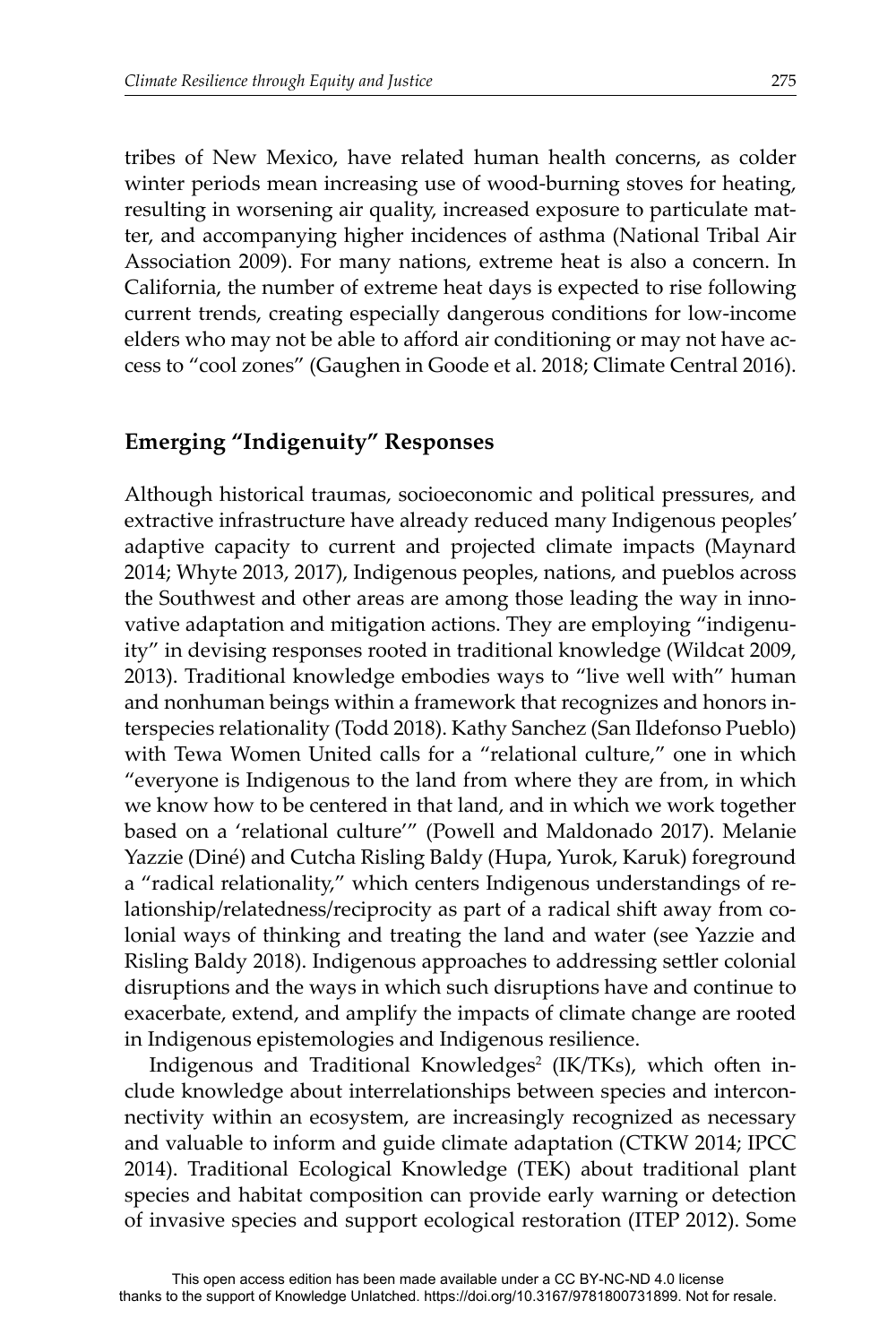tribes are also using TEK to reintegrate traditional foods into their diets, such as the Tesuque Pueblo of New Mexico, who are reviving their Indigenous agricultural techniques (Viles 2011). Others, such as the Karuk Tribe (2010), the North Fork Mono (Long et al. 2017; Goode et al 2018), and the Mountain Maidu in California (Middleton 2012), use TEK to guide resource management efforts.

Building on generations of accrued knowledge, some tribes use fire to resist the impacts of climate change, increase ecosystem resilience, manage crops, and enhance productivity of significant traditional food sources and culturally important species (Voggesser et al. 2013; Norgaard 2014a, 2014b; Vinyeta and Lynn 2013). Fire is traditionally used as a central tool in social, cultural, and spiritual practices. For example, fire enhances three-quarters of Karuk traditional food and culturally important species (Norgaard et al. 2016). Over the past hundred years, US policy approached wildfire mitigation through wildfire suppression and exclusion (Norton-Smith et al. 2016). In the Southwest, tribes, pueblos, agencies, and organizations are reinvigorating Indigenous burning practices to mitigate the increasing threat of fire under current conditions and projected climate changes.

Traditional burning practices restore natural habitats, reduce hazardous forest fire fuel loads, and protect culturally important plants such as hazel and beargrass for basketweaving, medicinal plants, traditional food sources, and animal species (Middleton 2012; Lake and Long 2014; Norgaard 2014a, 2014b; Yurok Today 2014a; Long et al. 2017, 2016; Goode et al. 2018). Such practices not only reduce the threat of major fires by thinning densely stocked forests, but also increase grasslands, thereby preserving groundwater that would be taken up by the succession of woody plants. While the impacts of floral changes will vary depending upon other climatic factors, such as changes in precipitation, practicing traditional land stewardship may contribute to offsetting these impacts by stabilizing or increasing the amount of groundwater available by maintaining meadows (Scott et al. 2014).

Utilizing Indigenous and Tribal knowledge and management principles to guide the regular use of fire on the landscape can both mitigate against the damaging risks of spreading wildfires and protect public and tribal trust resources as the impacts of climate change expand (Norgaard 2014b; Norgaard et al. 2016). The Yurok tribal and community members in Northwest California, for instance, have formed the Cultural Fire Management Council (CFMC) to bring fire back to the landscape as a form of restoration (Yurok Today 2014a). Through the CFMC, the Yurok Tribe, in partnership with the Nature Conservancy Fire Learning Network, Firestorm Inc., Yurok Forestry/Wildland Fire, the Northern California Indian Development Council, and the US Forest Service, is reinvigorating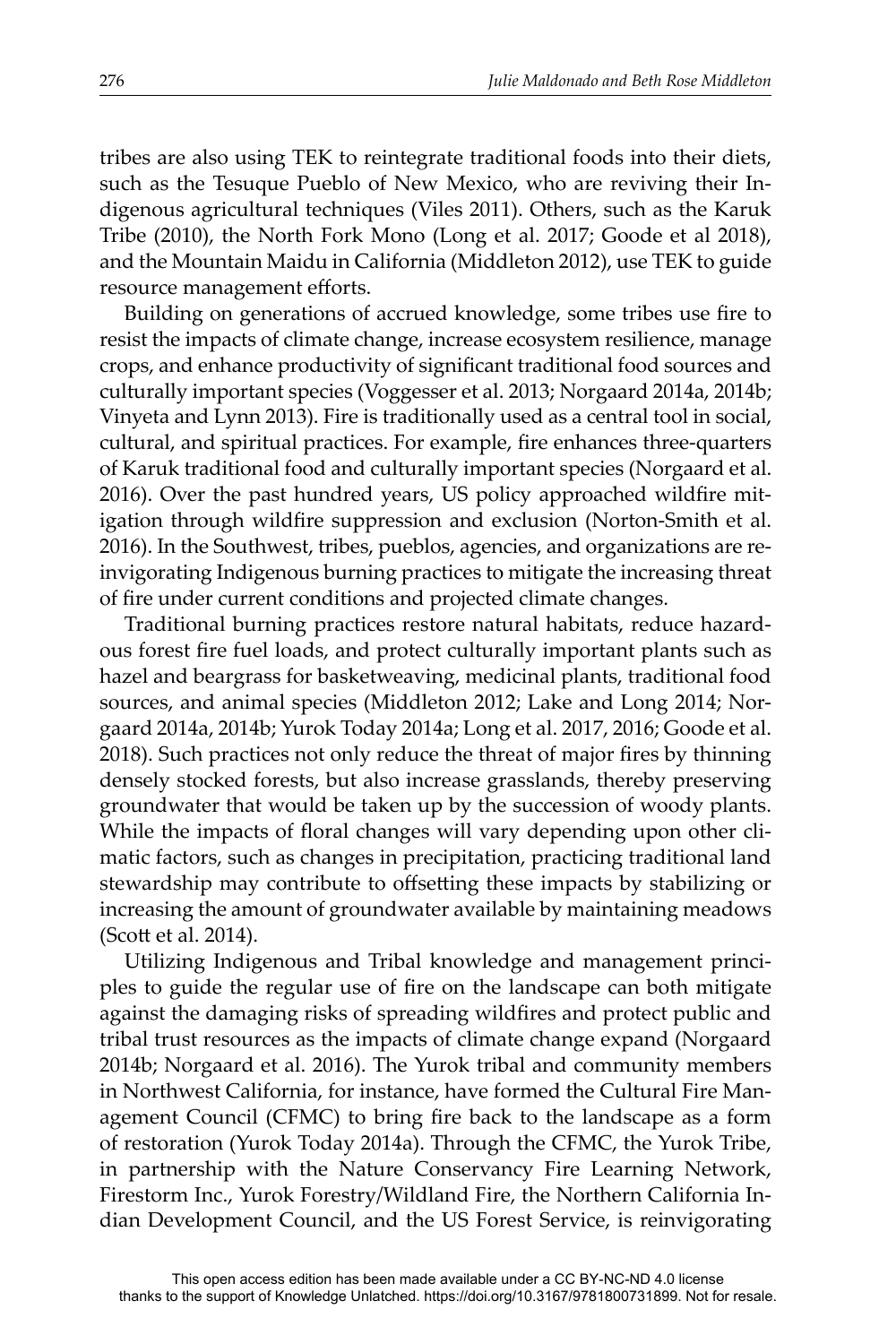their cultural burning practices. The collaboration is also designed to train the Yurok Wildland Fire crew through the Prescribed Fire Training Exchange (TREX), a training exchange program between firefighters from federal and state agencies, nongovernmental organizations, and the tribe's fire crew (FLN 2014; Yurok Today 2014a; TREX 2017). "Restoration of the land means restoration of the people," said Margo Robbins, the CFMC president. "Returning fire to the land enables us to continue the traditions of our ancestors" (Yurok Today 2014a).

Some tribes in the Southwest have also developed climate adaptation plans. The Yurok Tribe and the Gila River Indian Community have, for example, partnered with the Institute for Tribal Environmental Professionals, and the Tohono O'odham Nation collaborated with the University of Arizona's Center for Climate Adaptation Science and Solutions, becoming among the first tribes in the region to develop climate adaptation and resiliency plans. The Navajo Nation has collaborated with outside scientists to develop the Navajo Nation Assessment (Nania et al. 2014) and used projected climate changes to inform their drought contingency plan (Bierbaum et al. 2013) and their hazard mitigation and State Wildlife Action planning processes (Navajo Nation Department of Water Resources 2003).3 However, a notable gap is the available capacity and funds to move from planning to implementation (Black et al. 2015).

Drawing on multiple knowledge systems to inform ecological restoration within their ancestral territory, the Amah Mutsun Tribe of the central California coast has developed a land trust that is engaged in a collaborative "eco-archaeology" project with archaeologists and ecologists at the University of California–Berkeley. The partners are triangulating multiple methods to identify the historical ecology and associated management practices at the Quiroste Valley Cultural Preserve (Lightfoot and Lopez 2013). Youth members of the Amah Mutsun Native Stewardship Corps are working to remove invasive plants and restore the landscapes so that culturally important species (and the human practices associated with them) can thrive (Hannibal 2016).

A number of tribes are also working in the legal arena to protect culturally/ecologically important resources. Whether applied to mining, agriculture, or residential development, western water-using groups have become increasingly dependent on groundwater, and "with the effects of climate change looming, it is highly likely that tribes will [also] become increasingly dependent on groundwater" (Irwinsky 2014–15: 565). Until the 2015 and 2017 rulings in favor of tribes in *Agua Caliente Band of Cahuilla Indians v. Coachella Valley Water District*, the courts were largely silent on whether tribes had rights to groundwater that were the same as the surface rights confirmed in *Winters v. US* (1908) (Irwinsky 2014–15). Follow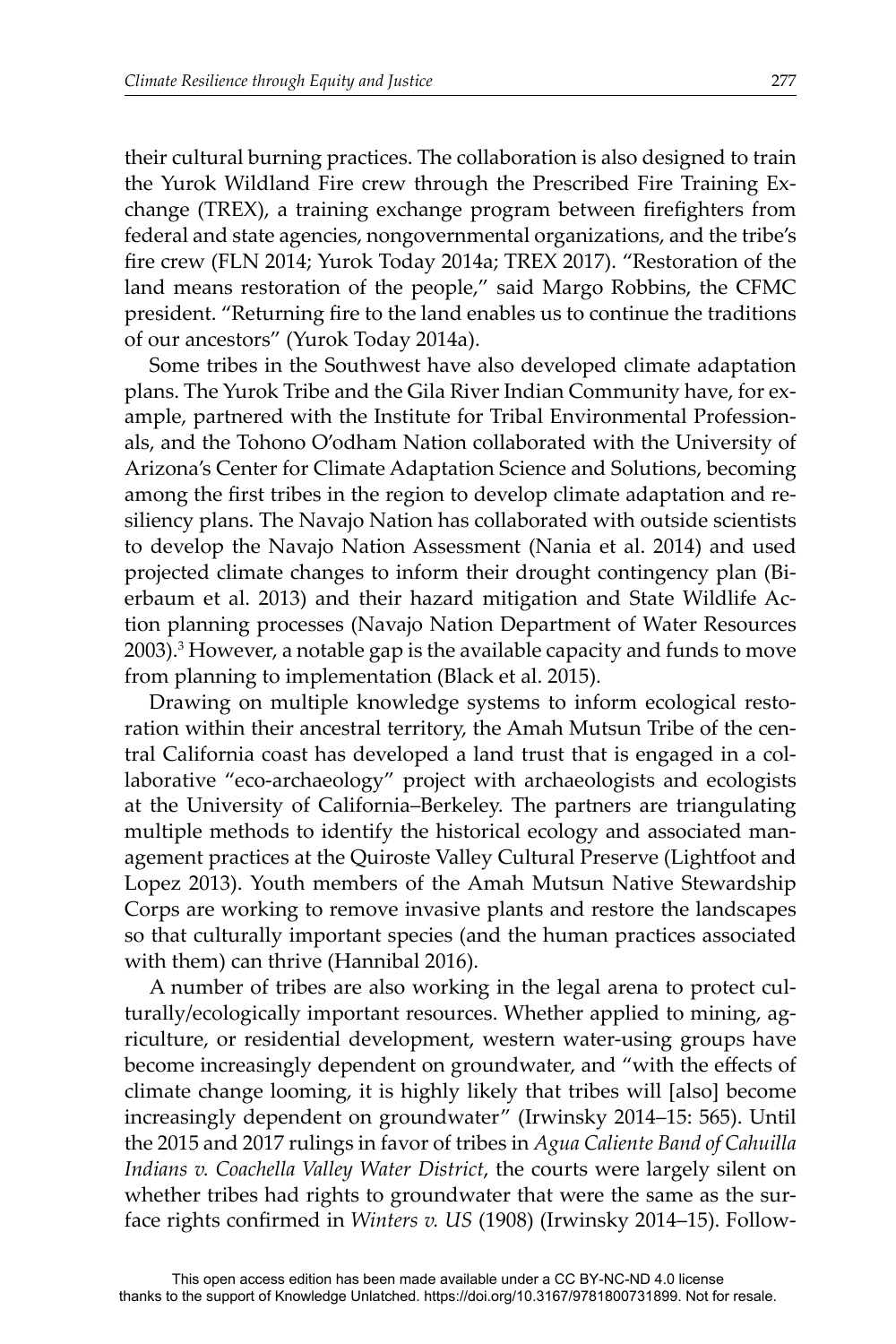ing *Agua Caliente*, tribes with *Winters* rights also have affirmed groundwater rights, including rights to ensure adequate quality and quantity of groundwater. Such a clarification of tribal jurisdiction is increasingly important in an era of uncertain water availability due to climatic change. Tribes also continue to challenge established water doctrines that have long ignored both tribes' responsibilities (Wildcat 2009; Tonino 2016) and rights to water. In California, the North Coast region (Region 1) of the State Water Resources Control Board (CA-SWRCB) was the first region to recognize Tribal Cultural and Subsistence uses of water as formal benefi cial uses (see Reed, Middleton Manning, and Martinez 2020), and tribal representatives and allies are working to expand that category to SWRCB regions statewide.

Meanwhile tribal leaders also continue to advocate for a human right to water and actualizing the principles of the United Nations Declaration on the Rights of Indigenous Peoples. Winnemem Wintu Chief and Spiritual Leader Caleen Sisk is working in northern California to fight the proposed raising of Shasta Dam and to encourage a sustainable solution for the return of salmon to the McCloud River watershed above the dam, citing international recognition of Indigenous peoples' rights to cultural perpetuation, which requires healthy homelands (Marcus 2015; Winnemem Wintu, n.d.). The Yurok Tribe recently recognized the rights of the Klamath River (Yurok Tribe, 2019; Yurok Today 2019), and the Yurok, Karuk, and other partners continue to work toward the removal of dams on the lower Klamath River, which would be the largest dam removal project in US history (Flaccus 2020; see also KRRC 2018). Water throughout the southwestern United States has long been central to the conveyance and processing of minerals and fossil fuels within Indian territory. While policies such as the Indian Mineral Leasing Act have encouraged various tribes' dependence on fossil fuel resources (Voggesser 2010), and extraction has created energy sacrifice zones across southwestern tribal territories in particular (Smith and Frehner 2010), tribes across the southwestern US especially are leading the way in using renewable energy sources (Powell and Long 2010) and resisting the imposed limitations of western water law to reinvigorate Indigenous water stewardship (Curley 2019; Nolan 2019).

A number of tribes are employing solar, wind, geothermal, and biomass to meet their energy needs (EIA 2016). The Tonto Apache Tribe in Arizona has undertaken a renewable energy initiative to build a 249-kilowatt solar photovoltaic system for the tribe's Mazatzal Hotel on the tribe's reservation (Office of Indian Energy Policy and Programs 2015b). Yoeme at the US-Mexico border are working to develop the second largest solar array on a reservation (Black et al. 2015). The Southern Ute Tribe in Colorado has established a facility to make fuel from algae, which is grown adjacent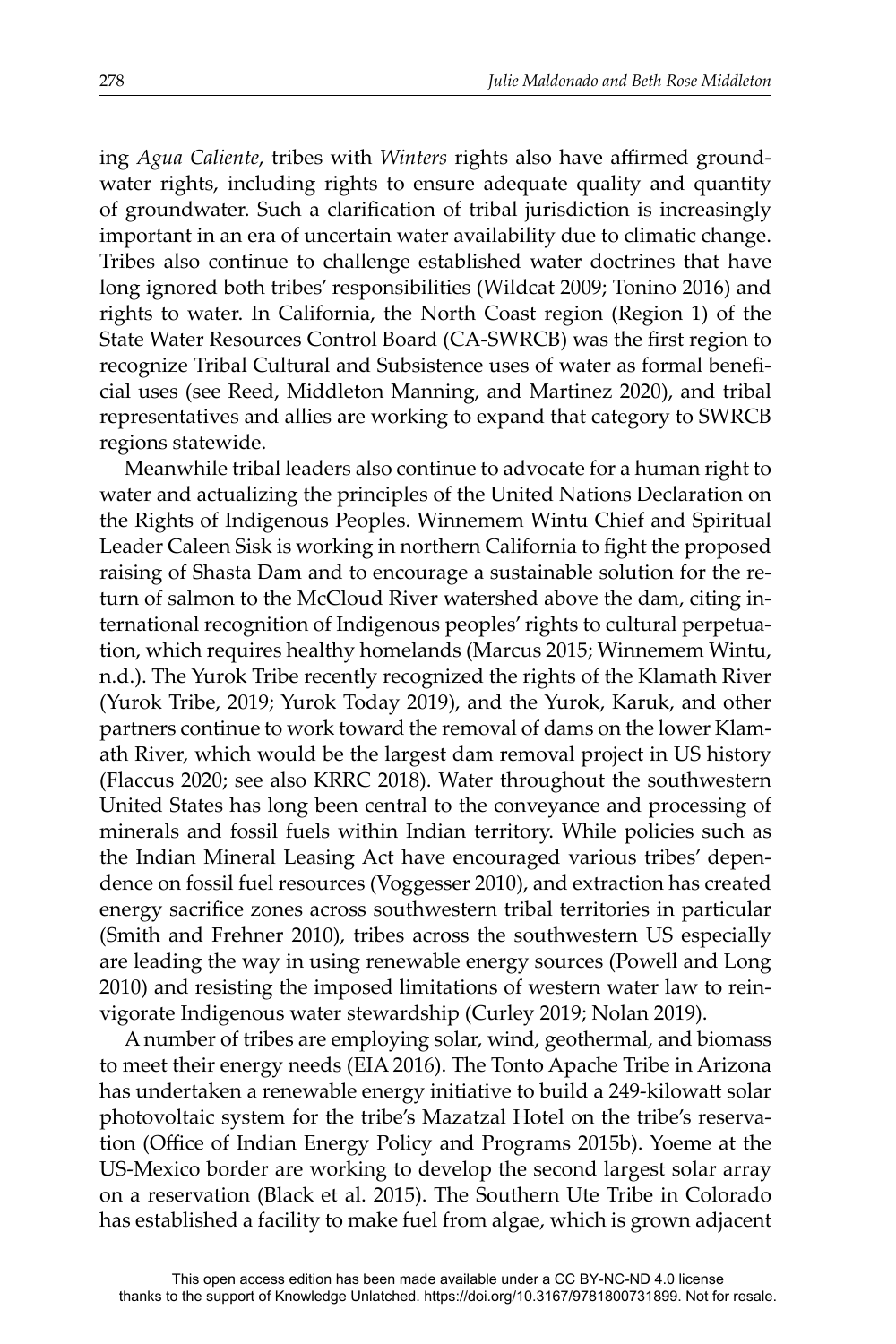to a natural gas–processing facility on the reservation (ICMN 2010). In California, the Ramona Band of Cahuilla has established a microgrid to utilize renewable resources to meet all of their energy needs, becoming the first reservation in the US to be completely off grid. Also in California, the Campo Kumeyaay Nation was the first tribe in the United States to develop a utility-scale wind project on land leased from the tribe (EIA 2016).<sup>4</sup> In New Mexico, Santo Domingo Tribe received a grant in 2015 to install a 115-kilowatt solar PV system, which will power the tribe's water pump and water treatment facility (USDOE 2015). Jemez Pueblo in New Mexico has initiated renewable energy projects (including solar and geothermal) and energy efficiency and planning throughout the Pueblo (ITEP 2012). Fort McDowell Yavapai Nation in Arizona is initiating solar power projects (ITEP 2013a). Santa Ynez Band of Chumash Indians in Southern California has developed projects to work toward energy independence based on renewable energy sources, and the Chumash Casino is focused on developing green initiatives such as a roof liner on the casino to absorb heat and reduce the energy required to maintain a comfortable temperature in the building (ITEP 2013b). NativeSun (Hopi Nation) has installed hundreds of solar units around the region; Native American Photovoltaics has installed dozens of solar systems for homes previously without electricity on the Navajo Reservation; the Campo and Viejas Bands of Kumeyaay people in Southern California, in partnership with Superior Energy LLC, established a reservation-based commercial wind farm. The Blue Lake Rancheria Tribe in California has established a "first-of-a-kind biogas fuel cell system," fueled by wood waste from timber harvesting (EIA 2016). Further, the tribe was named a climate action champion in 2015–16 for implementing innovative climate actions such as an "all-of-the-above renewable strategy of transportation, residential, and municipal renewable energy projects" (Office of Indian Energy Policy and Programs 2015a).

Some tribes have also signed agreements to sell energy to outside entities to help meet their energy demands. Moapa Paiute's 250-megawatt solar project on the Moapa River Indian Reservation in Nevada has a power purchase agreement to sell solar power to the Los Angeles Department of Water and Power (Lott 2014). However, within the context of nontribal (both private as well as federal) ownership of tribal homelands, inadequate cultural resource protection laws, and short-term economic incentives, tribes are also at risk of being negatively affected by renewable energy projects. There are instances, in southern California and Nevada in particular, of tribal lands being encroached upon and desecrated by solar and wind projects (Maynard 2014; Sahagun 2014).

In addition to finding culturally appropriate ways to produce energy as climate change effects encroach upon tribal homelands, some tribes are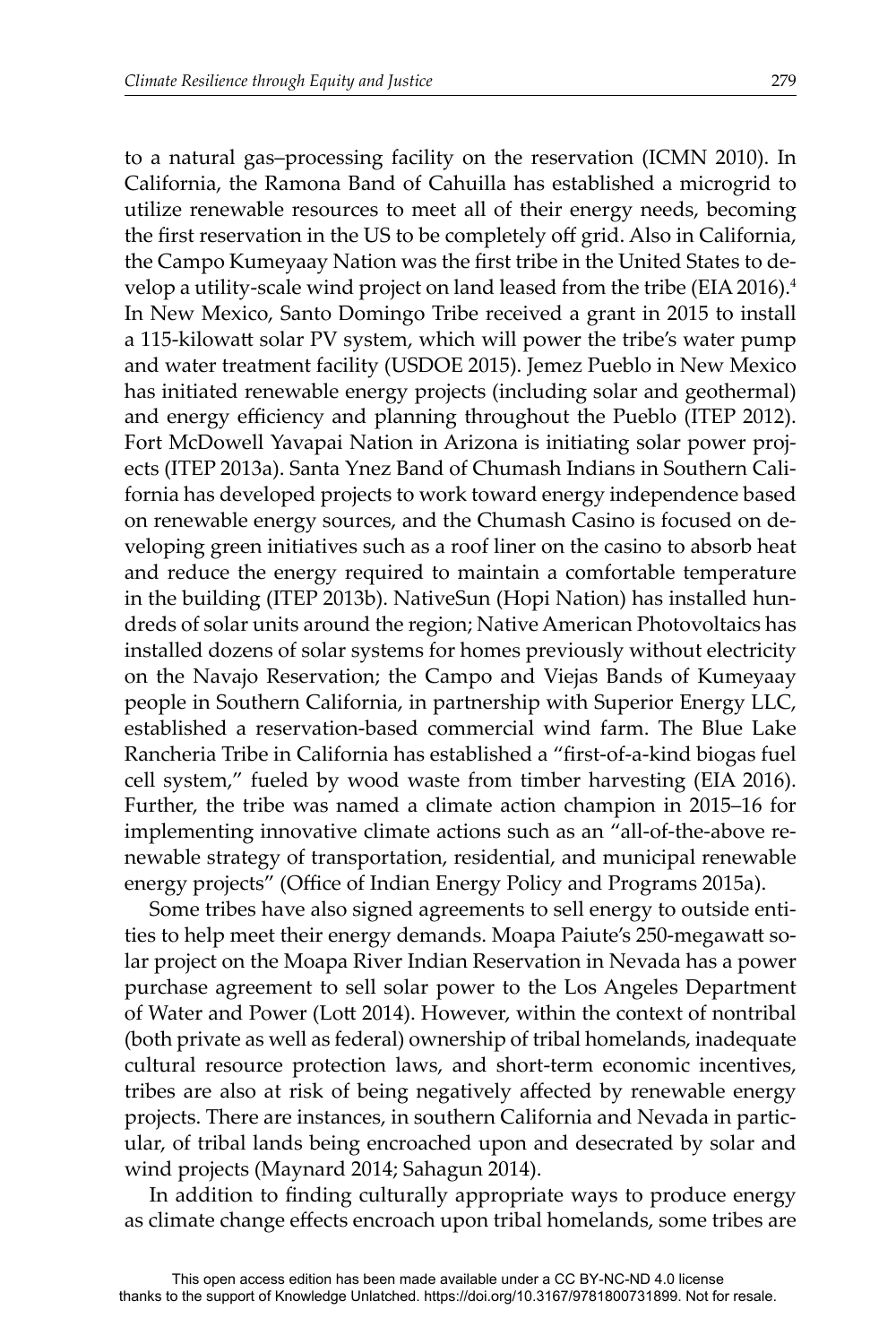also developing projects to sequester emissions from greenhouse gases, often in collaboration with surrounding states. States including California have recognized the importance of keeping carbon sequestered in high-carbon environments, such as temperate mixed coniferous and redwood forests (McKittrick 2014; Middleton Manning and Reed 2019). One mechanism to incentivize carbon sequestration is the carbon credit market, which is either voluntary or mandatory and operates on regional, national, and international scales. On the international level, REDD (Reducing Emissions from Deforestation and Forest Degradation) is a mechanism that provides countries financial incentives to reduce emissions through forest management options. Unfortunately, implementing these incentives often involves privatized land grabs (see Indigenous Environmental Network n.d.; Lohmann 2006). Market-based carbon sequestration regimes can be problematic for Indigenous peoples if their land rights are not recognized or if they are not centrally involved in project design, planning, development, and implementation (Campbell 2015–16). "Because [these] initiatives essentially turn forests into commodities by drawing financial resources into developing countries, land tenure rights are crucial to determining who has the authority to accept or reject [carbon credit] projects, who can manage the forests, and who is ultimately the financial beneficiary of the program" (Campbell 2015–16: 206).

Two tribes in California (Yurok and Round Valley) have developed carbon-offset projects on their forestlands under California's robust capand-trade program. These nations have asserted their sovereignty and developed these projects to support tribally led restoration and stewardship. As a result of their carbon-offset projects, the Yurok Tribe has placed over fifty thousand acres of ancestral land back into tribal ownership after nearly one hundred years (Middleton and Reed 2019). Former Yurok Tribal Chairman Thomas O'Rourke described why the tribe has chosen to participate in the carbon market: "To not only do our part with global warming, but to preserve our way of life so that our future generations can see the pristine forest that our parents' grandparents saw" (Barboza 2014; see also Yurok Today 2014b).

## **Conclusion**

Experiencing impacts to their health, livelihoods, economies, subsistence, cultural resources, lifeways, and spiritual well-being, Indigenous communities, nations, and peoples in the southwestern United States are leading resiliency efforts and innovative adaptation and mitigation actions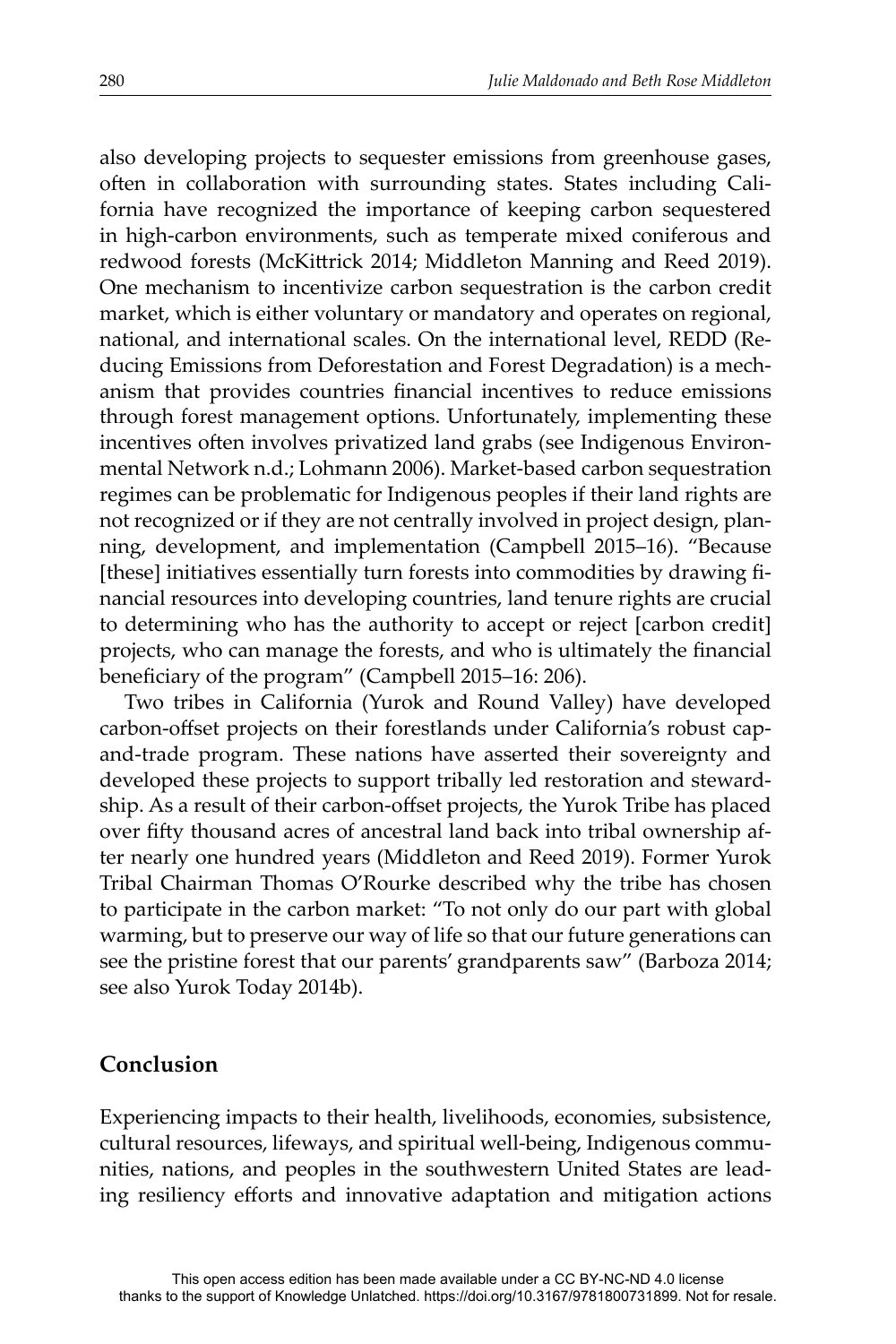to address the climate crisis for current generations and those to come. Indigenous leadership in climate resilience is changing not only adaptation processes and implementation but also the very definitions of related concepts like food security. For example, an expanded definition of food security in a context of ongoing colonial disruption and climatic change accounts for the importance of the availability of traditional foods:

Food security means more than simply whether or not sufficient food is being produced or harvested in a "one-size-fits-all" food-to-nutrition relationship, and expands to include all of the various ways in which a food system supports health in the biophysical, social, and ecological dimensions. These include the importance of culturally preferred foods. . . . wild fish and game . . . are important for food security . . . because they are important to the preservation and transmission of traditions and cultural practices, for the maintenance of social networks and interpersonal relationships, and for supporting individual and community sense of self-worth and identity. (Gerlach and Loring 2013)

As such, achieving food security means securing Indigenous land and water rights and responsibilities, as both land and water are transforming in unforeseen ways.

To address the climate crisis in a way that is attentive to environmental and climate justice and Indigenous rights, it is vital to bring multiple knowledges and knowledge holders together. Collaborations and partnerships between Indigenous knowledge holders and Indigenous and non-Indigenous climate and earth scientists, while ensuring the safeguarding of sensitive information (Maldonado et al. 2016; Tonino 2016; Indigenous Science Statement 2017; Rising Voices 2017), can focus beyond short-term economic gain and toward long-term solutions (Smith Jr. et al. 2014). Recognizing tribal land and water rights and centering Indigenous leadership in project design and implementation are essential to devising mitigation and adaptation projects that support Indigenous lifeways and livelihoods (Campbell 2015–16). Climate adaptation collaborations are most effective when they incorporate spiritual and cultural perspectives on mitigation and adaptation pathways (Powell and Maldonado 2017). It is beyond time to listen, learn, and act in response to the climate crisis, guided by the deep place-based knowledges of those who, despite generations of trauma and centuries of violence, have survived, adapted, and continue to be resilient.

**Julie Maldonado** is associate director for the Livelihoods Knowledge Exchange Network (LiKEN), a nonprofit link-tank for policy-relevant research toward postcarbon livelihoods and communities. In this capacity, she serves as codirector of the Rising Voices Center for Indigenous and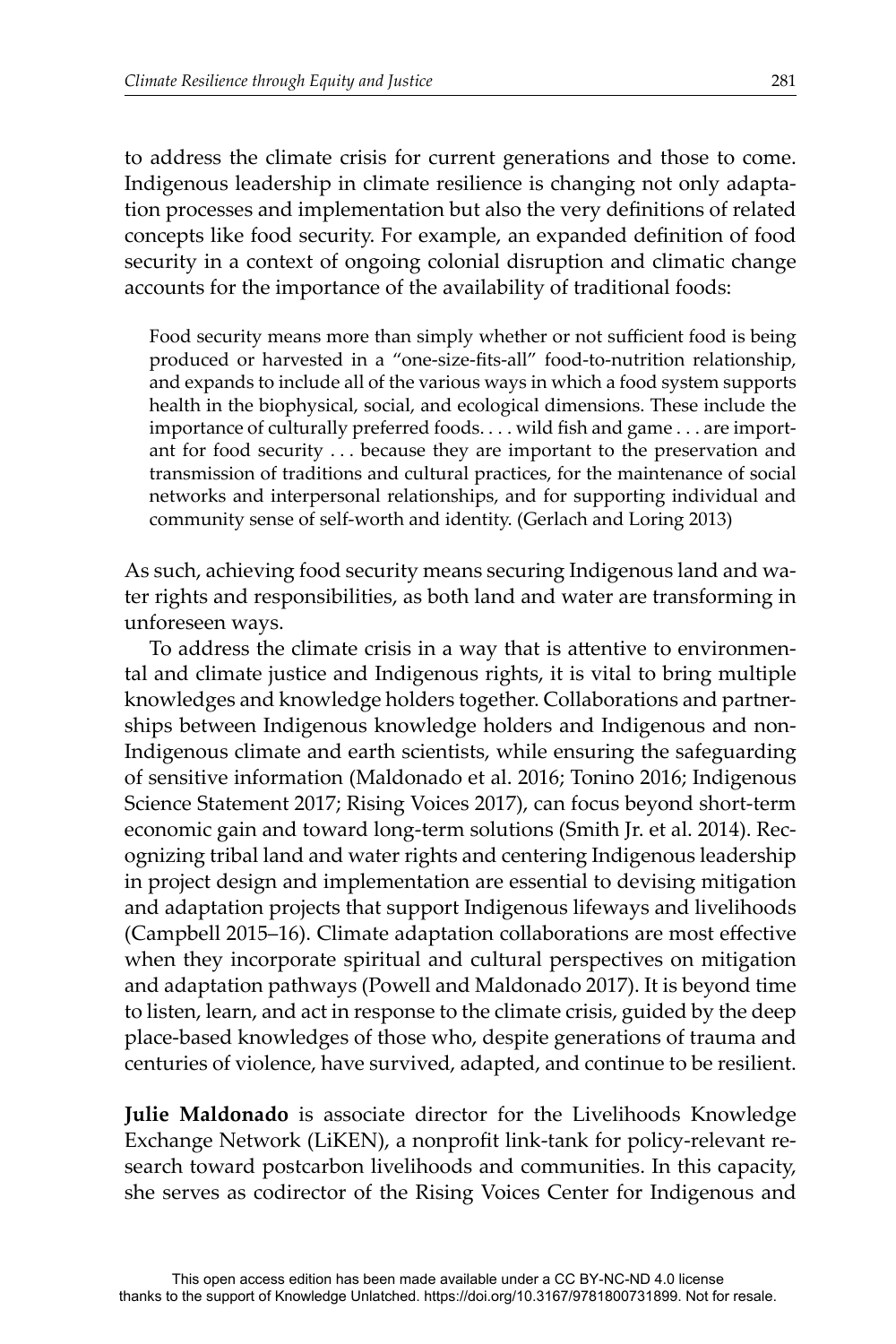Earth Sciences, which facilitates intercultural, relational-based approaches for understanding and adapting to extreme weather and climate change. Dr. Maldonado is also a lecturer in the University of California-Santa Barbara's Environmental Studies Program. She previously worked for the US Global Change Research Program and is an author on the 3rd, 4th, and 5th US National Climate Assessments. As a public anthropologist, her work focuses on climate adaptation, disasters, displacement, resettlement, and environmental and climate justice. Her recent book, *Seeking Justice in an En*ergy Sacrifice Zone: Standing on Vanishing Land in Coastal Louisiana, emerged from years of collaborative work with tribal communities in coastal Louisiana experiencing and responding to repeat disasters and climate chaos. The book was released shortly before the release of her coedited volume, *Challenging the Prevailing Paradigm of Displacement and Resettlement: Risks, Impoverishment, Legacies, Solutions*.

**Beth Rose Middleton** is a professor at the Department of Native American Studies, University of California, Davis. Her research centers on Native environmental policy and Native activism for site protection using conservation tools, and her broader research interests include intergenerational trauma and healing, rural environmental justice, digital humanities, and Indigenous analyses of climate change. She received her BA in Nature and Culture from UC Davis and her PhD in Environmental Science, Policy, and Management from UC Berkeley. She has written two books: *Trust in the Land: New Directions in Tribal Conservation* (University of Arizona Press, 2011), on Native applications of conservation easements, and *Upstream: Trust Lands and Power on the Feather River* (University of Arizona Press, 2018), on the history of Indian allotment lands at the headwaters of the California State Water Project.

## **Notes**

- 1. The Pyramid Lake Paiute Tribe's "Paiute name is *Kuyuidokado*, or cui-ui eaters, named after the Pyramid Lake sucker fish" (Gautam et al. 2013).
- 2. Following the "Guidelines for Considering Traditional Knowledges in Climate Change Initiatives" (CTKW 2014), we use the plural "knowledges."
- 3. For a list of US Bureau of Indian Affairs–funded Tribal resilience programs across the Southwest, see https://biamaps.doi.gov/tribalresilience/.
- 4. For further information, see Map: The US Department of Energy Office of Indian Energy supported energy efficiency and renewable energy projects, https://energy .gov/indianenergy/maps/tribal-energy-projects-database.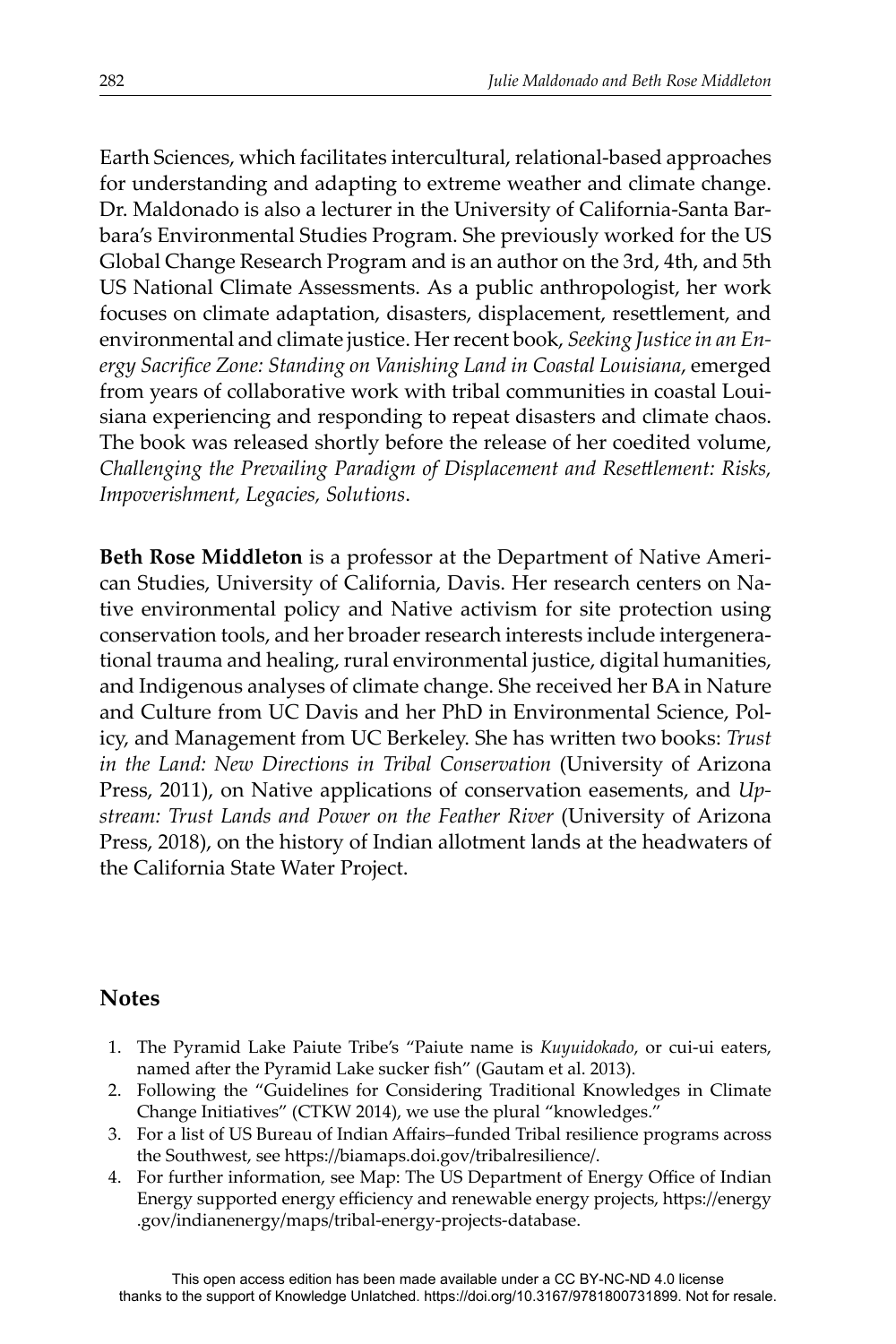#### **References**

- Abatzoglou, John T., and A. Park Williams. 2016. "Impact of Anthropogenic Climate Change on Wildfire across Western US Forests." *Proceedings of the National Academy of Sciences of the USA* 113: 11770–75.
- Barboza, Tony. 2014. "Yurok Tribe Hopes California's Cap-and-Trade Can Save a Way of Life." *Los Angeles Times*, 16 December.
- Bauer, William J., Jr. 2016. *California through Native Eyes: Reclaiming History*. Seattle: University of Washington Press.
- Bierbaum, Rosina, Joel B. Smith, Arthur Lee, Maria Blair, Lynne Carter, F. Stuart Chapin III, Paul Fleming, Susan Ruffo, Missy Stults, Shannon McNeeley, Emily Wasley, and Laura Verduzco. 2013. "A Comprehensive Review of Climate Adaptation in the United States: More than Before, but Less than Needed." *Mitigation and Adaptation Strategies for Global Change* 18: 361–406.
- Black, Mary, Karletta Chief, Katharine Jacobs, Schuyler Chew, and Lynn Rae. 2015. *Tribal Leaders Summit on Climate Change: A Focus on Climate Adaptation Planning and Mitigation*. Workshop Report. Native Nations Climate Adaptation Program, University of Arizona, Tucson. 12–13 November. Retrieved 20 January 2021 from http://www.nncap.arizona.edu/sites/default/files/NNCAPSummitFinal.pdf.
- Bryan, Michelle. 2017. "Valuing Sacred Tribal Waters within Prior Appropriation." *Natural Resources Journal* 57 (Winter): 139–81.
- Buckley, Geoffrey L., and Laura Allen. 2011. "Stories about Mountaintop Removal in the Appalachian Coalfields." In *Mountains of Injustice: Social and Environmental Justice in Appalachia,* edited by Michele Morrone, Geoffrey L. Buckley, and Jedidiah Purdy, 161–80. Athens: Ohio University Press.
- California Air Resources Board. 2013. *California Air Resources Board's Process for the Re*view and Approval of Compliance Offset Protocols in Support of the Cap-and-Trade Reg*ulation*. May.
- Campbell, Cindy. 2015–16. "Implementing a Greener REDD+ in Black and White: Preserving Wounaan Lands and Culture in Panama with Indigenous-Sensitive Modifi cations to REDD+" *American Indian Law Review* 40(2): 193–232.
- Cheng, L., M. Hoerling, A. AghaKouchak, B. Livneh, X. W. Quan, and J. Eischeid. 2016. "How Has Human-Induced Climate Change Affected California Drought Risk?" *Journal of Climate* 29: 111–120.
- Climate Central. 2016. "US Faces Dramatic Rise in Extreme Heat, Humidity." 13 July. Retrieved 28 June 2021 from https://cires.colorado.edu/outreach/sites/default/ fi les/2020-03/Climate%20Resiliency%20HS2%20-%20Climate%20Central%20Re port%20Denver%20Focused.pdf.
- Cozzetto, Karen, Karletta Chief, Kyle Dittmer, Mike Brubaker, Bob Gough, Kalani Souza, Frank Ettawageshik, Sue Wotkyns, Sarah Opitz-Stapleton, Sabre Duren, and Prithviraj Chavan. 2013. "Climate Change Impacts on the Water Resources of American Indians and Alaska Natives in the US." *Climatic Change* 3: 569–84.
- CTKW (Climate and Traditional Knowledges Workgroup). 2014. "Guidelines for Considering Traditional Knowledges in Climate Change Initiatives." Retrieved 11 July 2021 from http://climatetkw.wordpress.com/.
- Curley, Andrew. 2019. "Unsettling Indian Water Settlements: The Little Colorado River, the San Juan River, and Colonial Enclosures." *Antipode* (15 April).
- Dalton, Meghan M., Philip W. Mote, and Amy K. Snover. 2013. *Climate Change in the Northwest: Implications for Our Landscapes, Waters, and Communities*. Washington, DC: Island Press.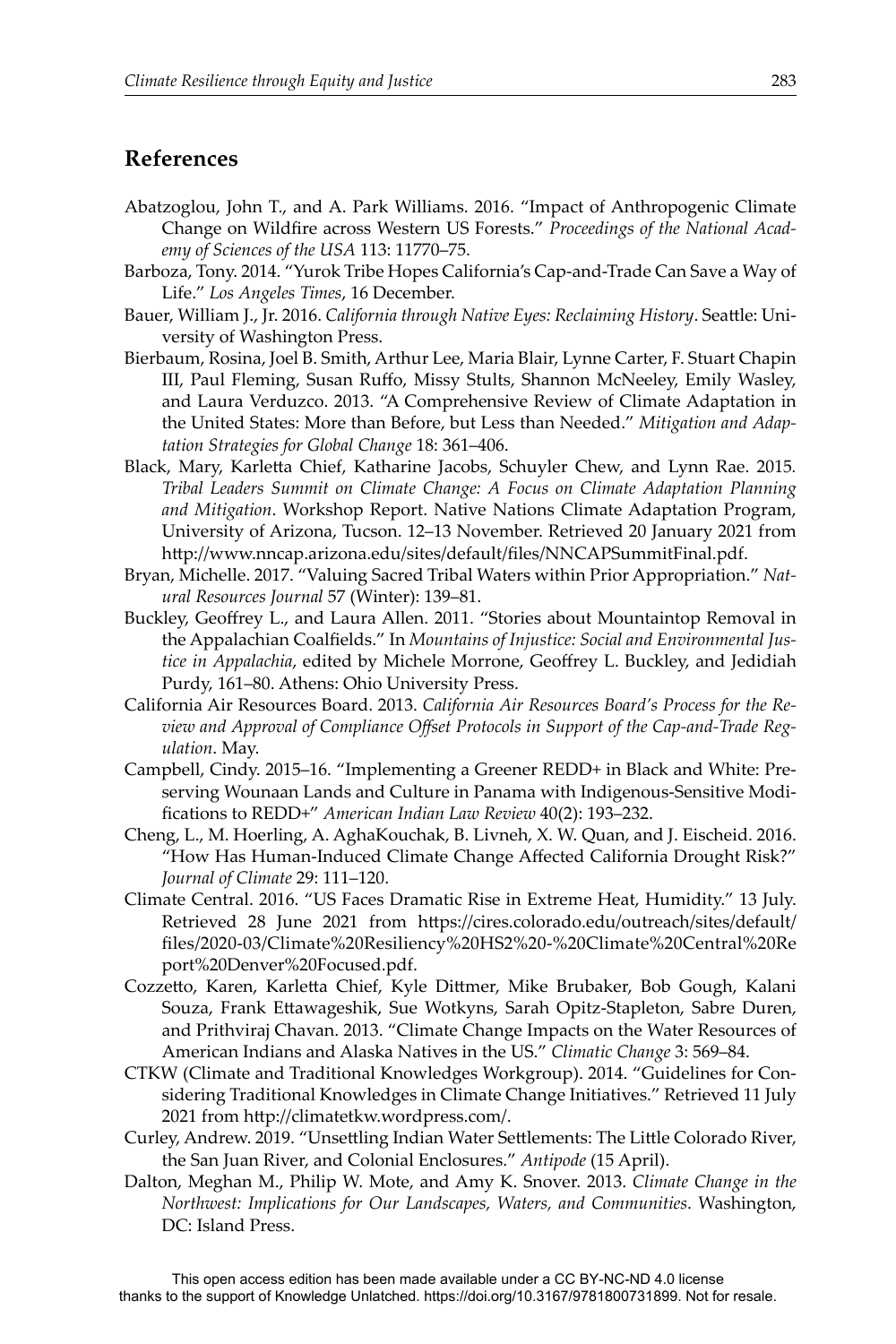- Denetdale, Jennifer. 2009. *The Long Walk: The Forced Navajo Exile*. New York: Chelsea House Publishers.
- Diffenbaugh, Noah S., Daniel L. Swain, and Danielle Touma. 2015. "Anthropogenic Warming Has Increased Drought Risk in California." *Proceedings of the National Academy of Sciences of the USA* 112: 3931–36.
- Dittmer, Kyle. 2013. "Changing Streamflow on Columbia Basin Tribal Lands-Climate Change and Salmon." *Climatic Change* 120: 627–41. doi:10.1007/s10584–013–0745–0.
- Donatuto, Jamie, Eric E. Grossman, John Konovsky, Sarah Grossman, and Larry Campbell. 2014. "Indigenous Community Health and Climate Change: Integrating Biophysical and Social Science Indicators." *Coastal Management* 42(4): 355–73. doi:10.1080/0892 0753.2014.923140.
- Early R., B. Bradley, J. Dukes, J. Lawler, J. Olden, D. Blumenthal, P. Gonzalez, E. D. Grosholz, I. Ibanez, L. P. Miller, C. J. B. Sorte, and A. Tatem. 2016. "Global Threats from Invasive Alien Species in the Twenty-First Century and National Response Capacities." *Nature Communications* 7 (12485).
- EIA (Energy Information Administration). 2016. "California: Profile Analysis." Retrieved 11 July 2021 from https://www.eia.gov/state/analysis.php?sid=CA.
- Federal Register. 2019. "Indian Entities Recognized and Eligible to Receive Services from the United States Bureau of Indian Affairs." 84(22): 1200–1205. Retrieved 11 July 2021from https://www.federalregister.gov/documents/2019/02/01/2019-00897/ indian-entities-recognized-by-and-eligible-to-receive-services-from-the-unitedstates-bureau-of.
- Feely R. A., T. Klinger, J. A. Newton, and M. Chadsey. 2012. *Scientific Summary of Ocean Acidifi cation in Washington State Marine Waters: National Oceanic and Atmospheric Administration (NOAA) OAR Special Report*. Contribution No. 3934 from NOAA/ Pacific Marine Environmental Laboratory.
- Ferguson, Daniel, and Michael Crimmins. 2009. "Who's Paying Attention to the Drought on the Colorado Plateau?" Southwest Climate Outlook 8(7): 3-6. https:// climas.arizona.edu/sites/default/files/pdf2009juldroughtcoplateau.pdf.
- Ferguson, Daniel, Christina Alvord, Michael Crimmins, Margaret Redsteer, Michael Hayes, Chad McNutt, Roger Pulwarty, and Mark Svoboda. 2010. *Drought Preparedness for Tribes in the Four Corners Region Workshop Report. April. Flagstaff,* AZ. https://www.drought.gov/sites/default/files/2020-06/wksp\_Drought%20Prep aredness%20for%20Tribes%20in%20the%20Four%20Corners%20Region\_Worksh op%20Report\_04-08-10\_0.pdf.
- FLN (Fire Learning Network). 2014. *Yurok Prescribed Fire Training Exchange*. Weitchpec, CA, May/June.
- Flaccus, Gillian. 2020. "Largest US Dam Removal Stirs Debate over Coveted West Water." Associated Press, 29 March. Retrieved 9 June 2021 from https://apnews.com/ article/dams-us-news-ap-top-news-wa-state-wire-ca-state-wire-c3d6e788310a359 1210dc4433793d919.
- Gaughen, Shasta. 2018. "Human Health Impacts from Climate Change." In *Summary Report from Tribal and Indigenous Communities within California*, edited by Ron Goode et al. *California's Fourth Climate Change Assessment*, State of California Governor's Office of Planning and Research, State of California Energy Commission, and California Natural Resources Agency. Retrieved 7 July 2021 from https://www.energy .ca.gov/sites/default/files/2019-11/Statewide\_Reports-SUM-CCCA4-2018-010\_ TribalCommunitySummary\_ADA.pdf.
- Gautam, Mahesh, Karletta Chief, and Wiliam James Smith Jr. 2013. "Climate Change in Arid Lands and Native American Socioeconomic Vulnerability: The Case of the Pyramid Lake Paiute Tribe." *Climatic Change* 3: 585–99.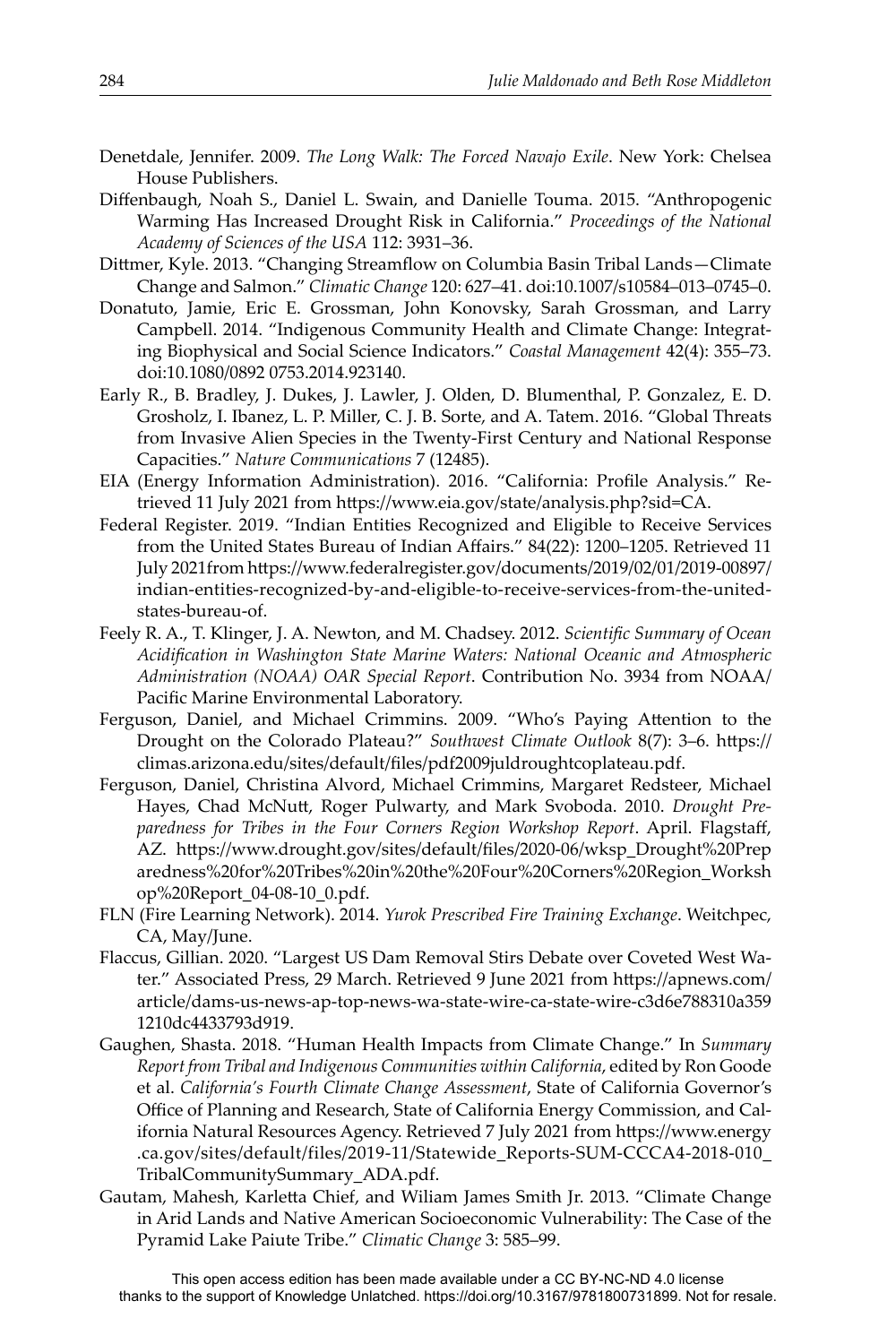- Gerlach, S. Craig, and Philip A. Loring. 2013. "Rebuilding Northern Foodsheds, Sustainable Food Systems, Community Well-Being, and Food Security." *International Journal of Circumpolar Health* 72: 21560.
- Goldtooth, Tom, and Mato Awanyankapi. 2010. "Earth Mother, Pinons, and Apple Pie." *Wicazo Sa Review* 25(2): 11–28.
- Gonzalez, Patrick, Gregg M. Garfin, David D. Breshears, Keely M. Brooks, Heidi E. Brown, Emile H. Elias, Amrith Gunasekara, Nancy Huntly, Julie K. Maldonado, Nathan J. Mantua, Helene G. Margolis, Skyli McAfee, Beth Rose Middleton, and Bradley H. Udall. 2018. "Southwest." In *Impacts, Risks, and Adaptation in the United States: Fourth National Climate Assessment*, edited by D. R. Reidmiller, C. W. Avery, D. R. Easterling, K. E. Kunkel, K. L. M. Lewis, T. K. Maycock, and B. C. Stewart, 2:1101–84. Washington DC: US Global Change Research Program. doi: 10.7930/ NCA4.2018.CH25.
- Goode, Ron W., S. Gaughen, M. Fiero, D. Hankins, K. Johnson-Reyes, B. R. Middleton, T. Red Owl, and R. Yonemura. 2018. "Summary Report from Tribal and Indigenous Communities within California." *California's Fourth Climate Change*  Assessment. Retrieved 7 July 2021 from https://www.energy.ca.gov/sites/default/ fi les/2019-11/Statewide\_Reports-SUM-CCCA4-2018-010\_TribalCommunitySumm ary\_ADA.pdf*.*
- Guo Qinghua, Maggi Kelly, and Catherine H. Graham. 2005. "Support Vector Machines for Predicting Distribution of Sudden Oak Death in California." *Ecological Modeling* 182(1): 75–90.
- Hannibal, Mary Ellen. 2016. "New Paradigms for Stewardship." *Bay Nature*, 31 March.
- Hutto, S. V., K. D. Higgason, J. M. Kershner, W. A. Reynier, and D. S. Gregg. 2015. *Climate Change Vulnerability Assessment for the North-Central California Coast and Ocean. Marine Sanctuaries Conservation Series ONMS-15–02*. US Department of Commerce, National Oceanic, and Atmospheric Administration, Office of National Marine Sanctuaries, Silver Spring, MD.
- ICMN (Indian Country Media Network). 2010. "Southern Ute Tribe Invests in Algae Fuel." *Indian Country Today*, 16 December. Retrieved 7 July 2021 from https://indi ancountrytoday.com/archive/southern-ute-tribe-invests-in-algae-fuel.
	- ———. 2013. "Flash Flooding on Navajo Nation Displaces Scores, Wrecks Homes with Mold and Mud." *Indian Country Today*, 14 September. Retrieved 7 July 2021 from https://indiancountrytoday.com/archive/flash-flooding-on-navajo-nation-displaces-scores-wrecks-homes-with-mold-and-mud.
- Indigenous Environmental Network. n.d. *REDD: Reaping Profits from Evictions, Land Grabs, Deforestation, and Destruction of Biodiversity*. Retrieved 7 July 2021 from http://ienearth.org/REDD/.
- Indigenous Science Statement for the March for Science. 2017. Indigenous Science. Retrieved 7 July 2021 from http://www.esf.edu/indigenous-science-letter/.
- IPCC (Intergovernmental Panel on Climate Change). 2014. *Climate Change 2014: Synthesis Report; Contribution of Working Groups I, II and III to the FiĞ h Assessment Report of the Intergovernmental Panel on Climate Change*. Geneva, Switzerland.
- Irwinsky, Mallory. 2014–15. "Coalbed Methane Development in Wyoming and Montana: The Potential Impacts of *Montana v. Wyoming*, Coalbed Methane Development, and Water Quality on the Tribes of the Powder River and Wind River Basins." *American Indian Law Review* 39(2): 553–83.
- ITEP (Institute for Tribal Environmental Professionals). 2012*.* "Climate Change and Invasive Species: What It Means to Tribes and How We Can Adapt." Retrieved 7 July 2021 from http://www7.nau.edu/itep/main/tcc/docs/resources/om\_Invasive SpeciesFactSheet\_081512.pdf.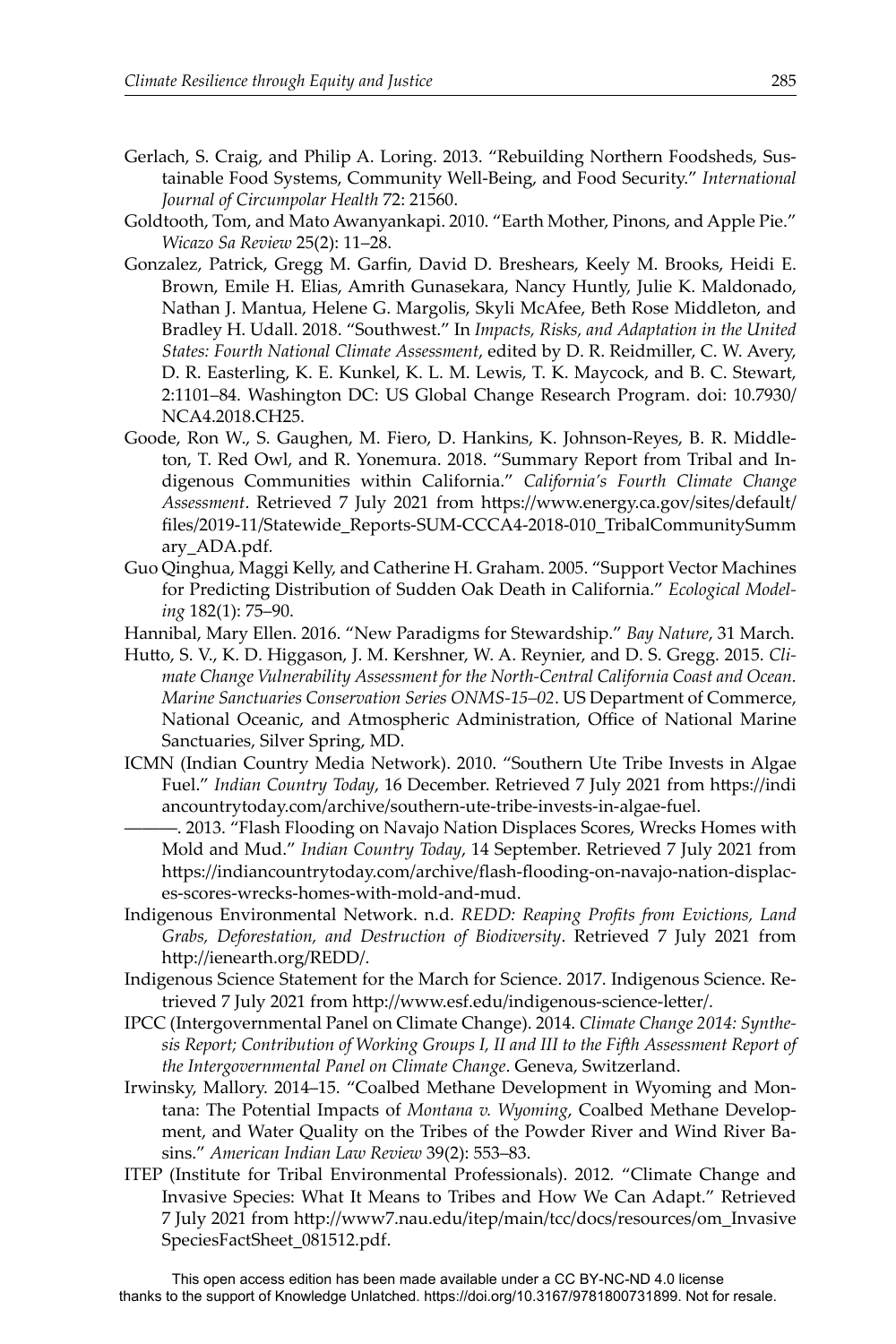———. 2011. "Jemez Pueblo of Jemez: 'Leading the Way to a Renewable Future.'" Tribal Climate Change Profile: Pueblo of Jemez. April.

———. 2013a. "Fort McDowell Yavapai Nation: Harnessing Solar Power for Energy Independence and Utilities Savings." Tribal Climate Change Profile: Fort McDowell Yavapai. January.

-. 2013b. "Santa Ynez Band of Chumash Indians: 'Climate Change and Environmental Management Programs.'" Tribal Climate Change Profile. July.

- Jenni, K., D. Graves, J. Hardiman, J. Hatten, M. Mastin, M. Mesa, J. Montag, T. Nieman, F. Voss, and A. Maule. 2014. "Identifying Stakeholder-Relevant Climate Change Impacts: A Case Study in the Yakima River Basin, Washington, USA." *Climatic Change* 124: 371–84.
- Karuk Tribe. 2010. *Department of Natural Resources Eco-cultural Resource Management Plan*. Karuk Tribe of California, Department of Natural Resources. http://www. .karuk.us/karuk2/images/docs/dnr/ ECRMP\_6-15-10\_doc.pdf.
- KRRC (Klamath River Renewal Corporation). 2018. Definite Plan for the Lower Klamath River. Retrieved 7 July 2021 from http://www.klamathrenewal.org/definite-plan/.
- Lake, Frank K., and Jonathan W. Long. 2014. "Fire and Tribal Cultural Resources." In *Science Synthesis to Support Socioecological Resilience in the Sierra Nevada and Southern Cascade Range*, edited by J. W. Long, L. J. Quinn-Davidson, and C. N. Skinner, 173–86, chap. 4.2. General Technical Report PSW-GTR-247. Albany, CA: US Department of Agriculture, Forest Service, Pacific Southwest Research Station.
- Lanner, R. M. 1981. *The Pinon Pine: a Natural and Cultural History*. Reno: University of Nevada Press.
- Lightfoot, Kent, and Valentin Lopez. 2013. "The Study of Indigenous Management Practices in California: An Introduction." *California Archaeology* 5(2): 209–19.
- Littell, Jeremy S., Donald McKenzie, David L. Peterson, and A. Leroy Westerling. 2009. "Climate and Wildfire Area Burned in Western US Ecoprovinces, 1916–2003." *Ecological Applications* 19: 1003–21.
- Liu, Desheng, Maggi Kelly, Peng Gong, and Qinghua Guo. 2007. "Characterizing Spatial-Temporal Tree Mortality Patterns Associated with a New Forest Disease." *Forest Ecology and Management* 253: 220–31.
- Lohmann, Larry. 2006. "Carbon Trading: A Critical Conversation on Climate Change, Privatization, and Power." *Development Dialogue* 48: 2–360.
- Long, Jonathan W., Ron W. Goode, Raymond J. Gutierrez, Jessica J. Lackey, and M. Kat Anderson. 2017. "Managing California Black Oak for Tribal Ecocultural Restoration." *Journal of Forestry* 115(5): 426–434.
- Long, Jonathan W., Lenya Quinn-Davidson, Ron W. Goode, Frank K. Lake, and Carl N. Skinner. 2016. *Restoring California Black Oak to Support Tribal Values and Wildlife*. General Technical Report PSW-GTR-251. Albany, CA: US Department of Agriculture, Forest Service, Pacific Southwest Research Station.
- Lott, Melissa C. 2014. "First Utility-Scale Solar Project on Tribal Land Breaks Ground in Nevada." *Scientific American*, 5 April. Retrieved 7 July 2021 from https:// blogs.scientificamerican.com/plugged-in/first-utility-scale-solar-project-on-triballand-breaks-ground-in-nevada/.
- Lynn, Kathy, John Daigle, Jennie Hoffman, Frank Lake, Natalie Michelle, Darren Ranco, Carson Viles, Garrit Voggesser, and Paul Williams. 2013. "The Impacts of Climate Change on Tribal Traditional Foods." *Climatic Change* 3: 545–56.
- Maldonado, Julie, Heather Lazrus, Bob Gough, Shiloh Bennett, Karletta Chief, Carla Dhillon, Linda Kruger, Jeff Morisette, Stefan Petrovic, and Kyle Whyte. 2016. "The Story of Rising Voices: Facilitating Collaboration between Indigenous and West-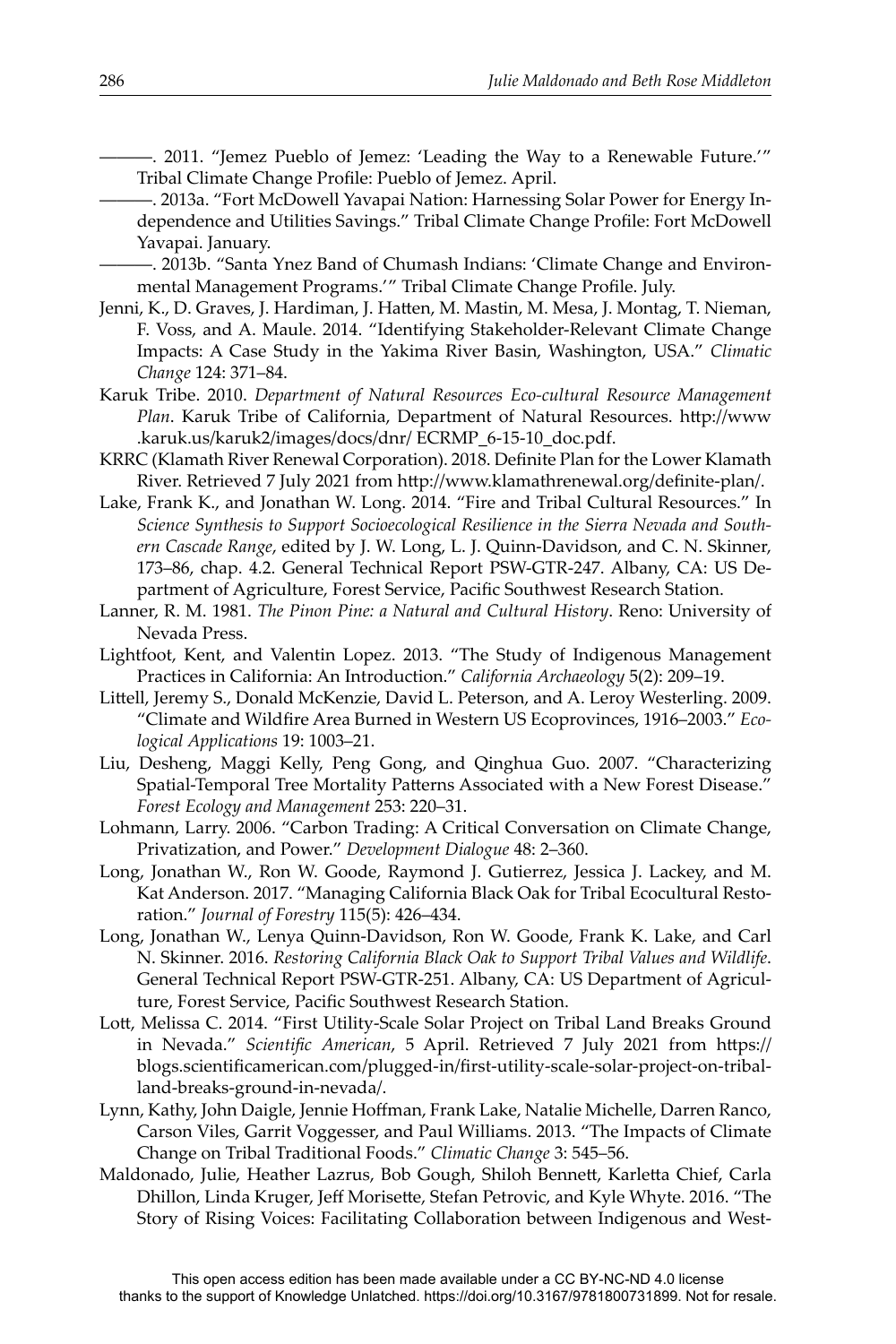ern Ways of Knowing." In *Responses to Disasters and Climate Change: Understanding Vulnerability and Fostering Resilience*, edited by Michele Companion and Miriam Chaiken, 15–26. Boca Raton, FL: CRC Press.

- Maloy, Stanley. 2016. "US-Mexico Border, Climate Change, and Infectious Diseases." Presentation. Retrieved 7 July 2021 from https://www.epa.gov/sites/production/ fi les/2016-02/documents/us-mexico\_border\_climate\_change\_and\_infectious\_dis eases.pdf.
- Marcus, Diveena S. 2015. "Indigenous Activism beyond Borders." *South Atlantic Quarterly* 114(4): 892–906.
- Maynard, Nancy G., ed. 2014. *Native Peoples–Native Homelands Climate Change Workshop II, Final Report: An Indigenous Response to Climate Change*. Washington, DC: US Global Change Research Program. Retrieved 8 July 2021 from https://earth.gsfc .nasa.gov/sites/default/files/NPNH-Report-No-Blanks.pdf.
- McKittrick, Erin. 2014. "A Fossil Fuel Economy in a Climate Change Vulnerable State." *Environment* 56(3): 25–35.
- Middleton, Beth Rose. 2012. "Fuels: Greenville Rancheria." *Smoke Signals* (Bureau of Indian Affairs, Branch of Wildland Fire Management) 24: 7-9.
- Middleton Manning, Beth Rose, and Kaitlin Reed. 2019. "Returning the Yurok Forest to the Yurok Tribe: California's First Tribal Carbon Credit Project." *Stanford Environmental Law Review* 39(1): 71–124.
- Montag, J. M., K. Swan, K. Jenni, T. Nieman, J. Hatten, M. Mesa, D. Graves, F. Voss, M. Mastin, J. Hardimann, and A. Maule. 2014. "Climate Change and Yakama Nation Tribal Well-Being." *Climatic Change* 124: 385–98.
- Murphy, Lindsay. 2003–4. "Death of a Monster: Laws May Finally Kill Gila River Adjudication." *American Indian Law Review* 28: 173–87.
- Nania, Julie, Karen Cozzetto, Nicole Gillet, Sabre Duren, Anne Marie Tapp, Michael Eitner, and Beth Baldwin. 2014. "Considerations for Climate Change and Variability Adaptation on the Navajo Nation." Research paper, University of Colorado–Boulder.
- National Conference of State Legislatures. 2020. "Federal and State Recognized Tribes." Retrieved 8 July 2021 from https://www.ncsl.org/research/state-tribal-institute/ list-of-federal-and-state-recognized-tribes.aspx#az.
- National Drought Mitigation Center. 2021. "Tribal Drought Plans." Retrieved 28 June 2021 from https://drought.unl.edu/droughtplanning/Plans/TribalPlans.aspx.
- National Tribal Air Association. 2009. "Impacts of Climate Change on Tribes in the United States." Retrieved 8 July 2021 from https://www.ntaatribalair.org/climatechange/.
- Navajo Nation Department of Water Resources. 2003. "Navajo Nation Drought Contingency Plan." Retrieved 8 July 2021from http://drought.unl.edu/archive/plans/ drought/tribal/NavajoNation\_2003.pdf.
- Nolan, Ruth. 2019. "Paiute Traditions Inform Water Management Practices in Once-Lush Owens Valley." KCET. Retrieved 8 July 2021 from https://www.kcet .org/shows/tending-nature/paiute-traditions-inform-water-management-practic es-in-once-lush-owens-valley.
- Norgaard, Kari M. 2005. "The Effects of Altered Diet on the Health of the Karuk People." Submitted to Federal Energy Regulatory Commission Docket # P-2082 on Behalf of the Karuk Tribe of California. Retrieved 8 July 2021 from https://pages .uoregon.edu/norgaard/pdf/Effects-Altered-Diet-Karuk-Norgaard-2005.pdf.

———. 2014a. "Retaining Knowledge Sovereignty: Expanding the Application of Tribal Traditional Knowledge on Forest Lands in the Face of Climate Change." Prepared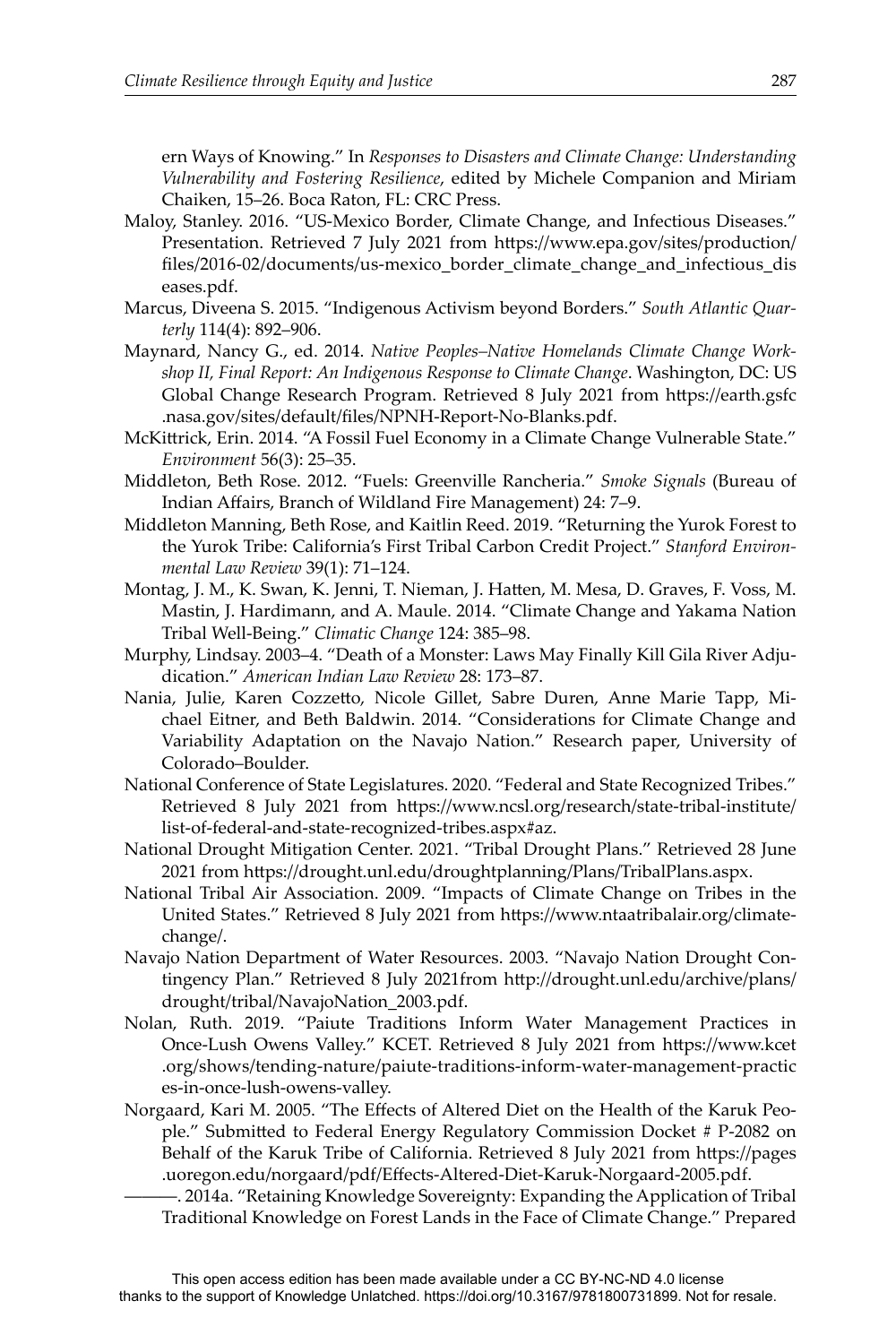for the Karuk Tribe Department of Natural Resources. Retrieved 8 July 2021 from https://pages.uoregon.edu/norgaard/pdf/Retaining-Knowledge-Sovereignty-Nor gaard-2014.pdf.

———. 2014b. "The Politics of Fire and the Social Impacts of Fire Exclusion on the Klamath." *Humboldt Journal of Social Relations* 36(1): 73–97.

- Norgaard, Kari Marie, Kirsten Vinyeta, Leaf Hillman, Bill Tripp, and Frank Lake. 2016. "Karuk Tribe Climate Vulnerability Assessment Assessing Vulnerabilities from the Increased Frequency of High Severity Fire." Karuk Tribe Department of Natural Resources. Retrieved 8 July 2021 from https://karuktribeclimatechangeprojects .files.wordpress.com/2016/11/final-karuk-climate-assessment1.pdf.
- Norton-Smith, Kathryn, Kathy Lynn, Karletta Chief, Karen Cozzetto, Jamie Donatuto, Margaret Hiza Redsteer, Linda Kruger, Julie Maldonado, Carson Viles, and Kyle Whyte. 2016. *Climate Change and Indigenous Peoples: A Synthesis of Current Impacts and Experiences*. US Department of Agriculture Forest Service. Retrieved 8 July 2021 from https://un-declaration.narf.org/wp-content/uploads/fed.-clim ate-change-and-indigenous-.pdf.
- Office of Indian Energy Policy and Programs. 2015a. "Blue Lake Rancheria-Forging a Path toward Climate Resiliency." 22 January. Retrieved 8 July 2021 from https://www.energy.gov/indianenergy/articles/blue-lake-rancheria-forgingpath-toward-climate-resiliency.
- -. 2015b. "Tonto Apache Tribe-2015 Project." Retrieved 8 July 2021 from https:// energy.gov/indianenergy/tonto-apache-tribe-2015-project.
- Ortiz Beverly. 2008. "Contemporary California Indians, Oaks and Sudden Oak Death (Phytophthora ramorum)." In *Proceedings of the Sixth California Oak Symposium: Today's Challenges, Tomorrow's Opportunities*, edited by Adina Merenlender, Douglas McCreary, and Kathryn L. Purcell, 39–56. General Technical Report. Rep. PSW-GTR-217. Albany, CA: US Department of Agriculture, Forest Service, Pacific Southwest Research Station.
- Pierce, David, and Dan Cayan. 2013. "The Uneven Response of Different Snow Measures to Human-Induced Climate Warming." *Journal of Climate* 26(12): 4148–4167.
- Powell, Dana. 2018. *Landscapes of Power: Politics of Energy in the Navajo Nation*. Durham, NC: Duke University Press.
- Powell, Dana, and Dailan Long. 2010. "Landscapes of Power: Renewable Energy Activism in Diné Bikéyah." In *Indians & Energy: Exploitation and Opportunity in the American Southwest*, edited by Sherry L. Smith and Brian Frehner, 231–262. Santa Fe: School of Advanced Research Press.
- Powell, Dana, and Julie Maldonado, eds. 2017. *Just Environmental and Climate Pathways: Knowledge Exchange among Community Organizers, Scholar-Activists, Citizen-Scientists and Artists*. Workshop report. Society for Applied Anthropology Annual Meeting, Santa Fe, New Mexico. 28 March. Retrieved 8 July 2021 from https:// likenknowledge.org/wp-content/uploads/2021/05/Climate-Pathways-Work shop-Report\_Santa-Fe\_March-2017.docx.pdf.
- Redmond, Miranda D., Frank Forcella, and Nichole N. Barger. 2012. "Declines in Pinyon Pine Cone Production Associated with Regional Warming." *Ecosphere* 3(12): 120. http://dx.doi.org/10.1890/ES12-00306.1.
- Redmond, Miranda D., Katherine C. Kelsey, Alexandra K. Urza, and Nichole N. Barger. 2017. "Interacting Effects of Climate and Landscape Physiography on Pinon Pine Growth Using an Individual-Based Approach." *Ecosphere* 8(3): e01681.
- Redsteer, Margaret Hiza. 2012. "Disaster Risk Assessment Case Study: Recent Drought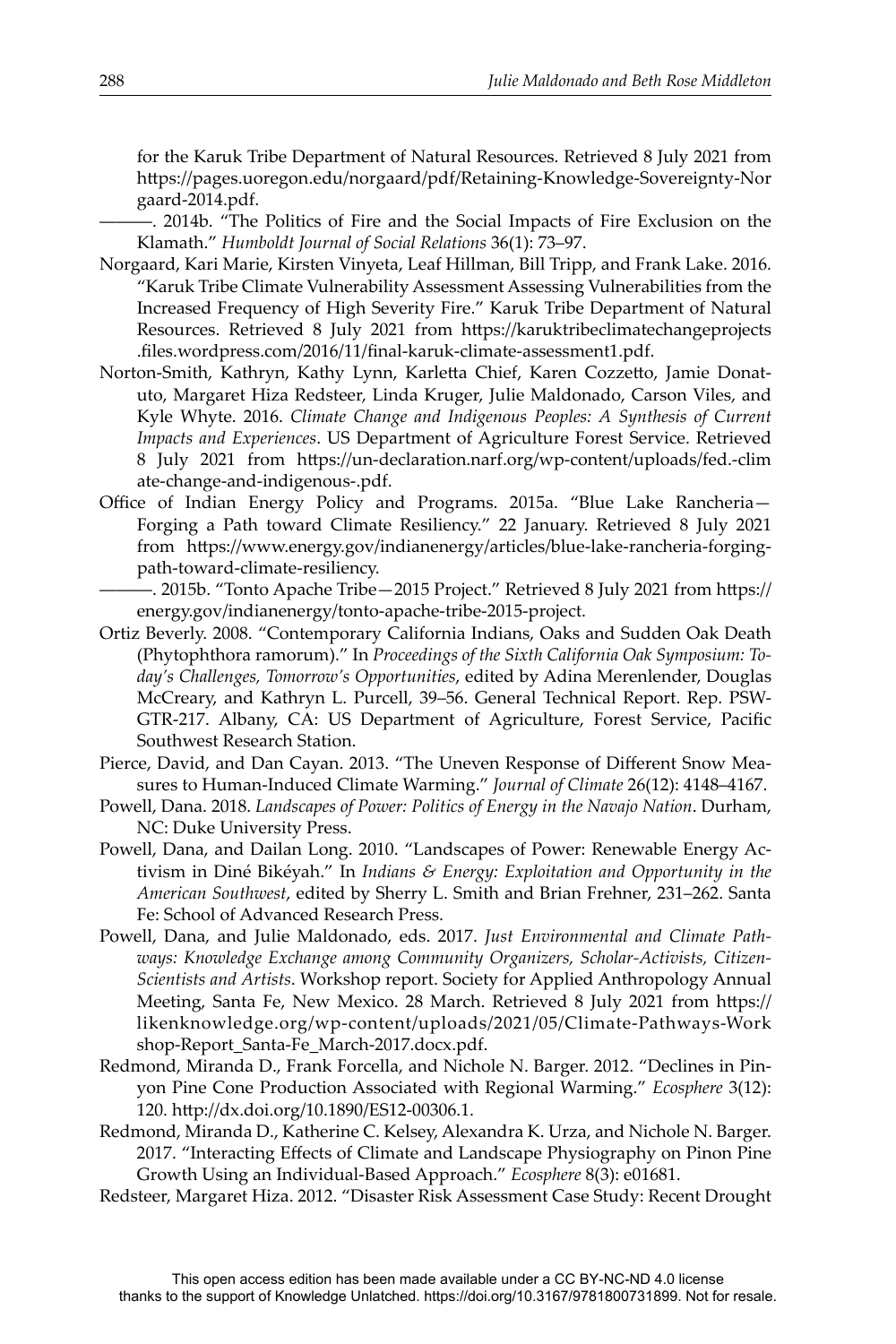on the Navajo Nation." Climate Adaptation Futures International Conference, Tucson, AZ, 29–31 May.

- Redsteer, Margaret Hiza, Kirk Bemis, Karletta Chief, Mahesh Gautam, Beth Rose Middleton, Rebecca Tsosie. 2013. "Unique Challenges Facing Southwestern Tribes: Impacts, Adaptation and Mitigation." In *Assessment of Climate Change in the Southwest United States: A Technical Report Prepared for the US National Climate Assessment*, edited by Gregg Garfin, Angela Jardine, Robert Merideth, Mary Black, and Sarah Leroy, 385–404. Washington, DC: Island Press. Retrieved 8 July 2021from https:// swccar.org/sites/all/themes/files/SW-NCA-color-FINALweb.pdf.
- Redsteer, Margaret Hiza, Rian C. Bogle, and John M. Vogel. 2011. "Monitoring and Analysis of Sand Dune Movement and Growth on the Navajo Nation, Southwestern United States." US Geological Survey Fact Sheet 2011–3085. Retrieved 8 July 2021 from http://pubs.usgs.gov/fs/2011/3085/.
- Redsteer, Margaret Hiza, K. B. Kelley, H. Francis, and D. Block. 2015. "Accounts from Tribal Elders: Increasing Vulnerability of the Navajo People to Drought and Climate Change in the Southwestern United States." In *Indigenous Knowledge for Climate Change Assessment and Adaptation, Part III: Facing Extreme Events*, edited by Douglas Nakashima, Igor Krupnik, and Jennifer Rubis, 171–87. New York: Cambridge University Press.
- Reed, Kaitlin, Beth Rose Middleton Manning, and Deniss Martinez. 2020. "Becoming Storms: Indigenous Water Protectors Fight for the Future." In *Lessons in Environmental Justice*, edited by Michael Mascarhenas. Sage.
- Rising Voices. 2014. *Adaptation to Climate Change and Variability: Bringing Together Science and Indigenous Ways of Knowing to Create Positive Solutions*. Workshop report. National Center for Atmospheric Research, Boulder, CO. 30 June–2 July. Retrieved 8 July 2021 from https://risingvoices.ucar.edu/sites/default/files/rv2\_full\_works hop\_report\_2014.pdf.
- Sahagun, Louis. 2014. "Native Americans Challenge Construction of Mojave Desert Solar Plant." *Los Angeles Times*, 12 December.
- Scott, Russell L., Travis E. Huxman, Greg A. Barron-Gafford, G. Darrel Jenerette, Jessica M. Young, and Erik P. Hamerlynck. 2014. "When Vegetation Change Alters Ecosystem Water Availability." *Global Change Biology* 20: 2198–210.
- Seager, Richard, and Martin Hoerling. 2014. "Atmosphere and Ocean Origins of North American Droughts." *Journal of Climate 27(12)*: 4581-606. http://dx.doi.org/10.1175/ jcli-d-13-00329.1.
- Seager, Richard, Martin Hoerling, Siegfried Schubert, Hailan Wang, Bradfield Lyon, Arun Kumar, Jennifer Nakamura, and Naomi Henderson. 2015. "Causes of the 2011–14 California Drought." *Journal of Climate* 28(18): 6997–7024. http://dx.doi .org/10.1175/ JCLI-D-14-00860.1.
- Sidder, Aaron M., Sunil Kumar, Melinda Laituri, and Jason S. Sibold. 2016. "Using Spatiotemporal Correlative Niche Models for Evaluating the Effects of Climate Change on Mountain Pine Beetle." *Ecography* 7: 1–22.
- Sloan, Kathleen, and Joe Hostler. 2014. *Utilizing Yurok Traditional Ecological Knowledge to Inform Climate Change Priorities*. Final report. Yurok Tribe Environmental Program. Submitted to the North Pacific Landscape Conservation Cooperative and US Fish and Wildlife Service.
- Smith, Sherry Lynn, and Brian Frehner, eds. 2010. *Indians and Energy: Exploitation and Opportunity in the American Southwest*. Santa Fe: School of Advanced Research Press.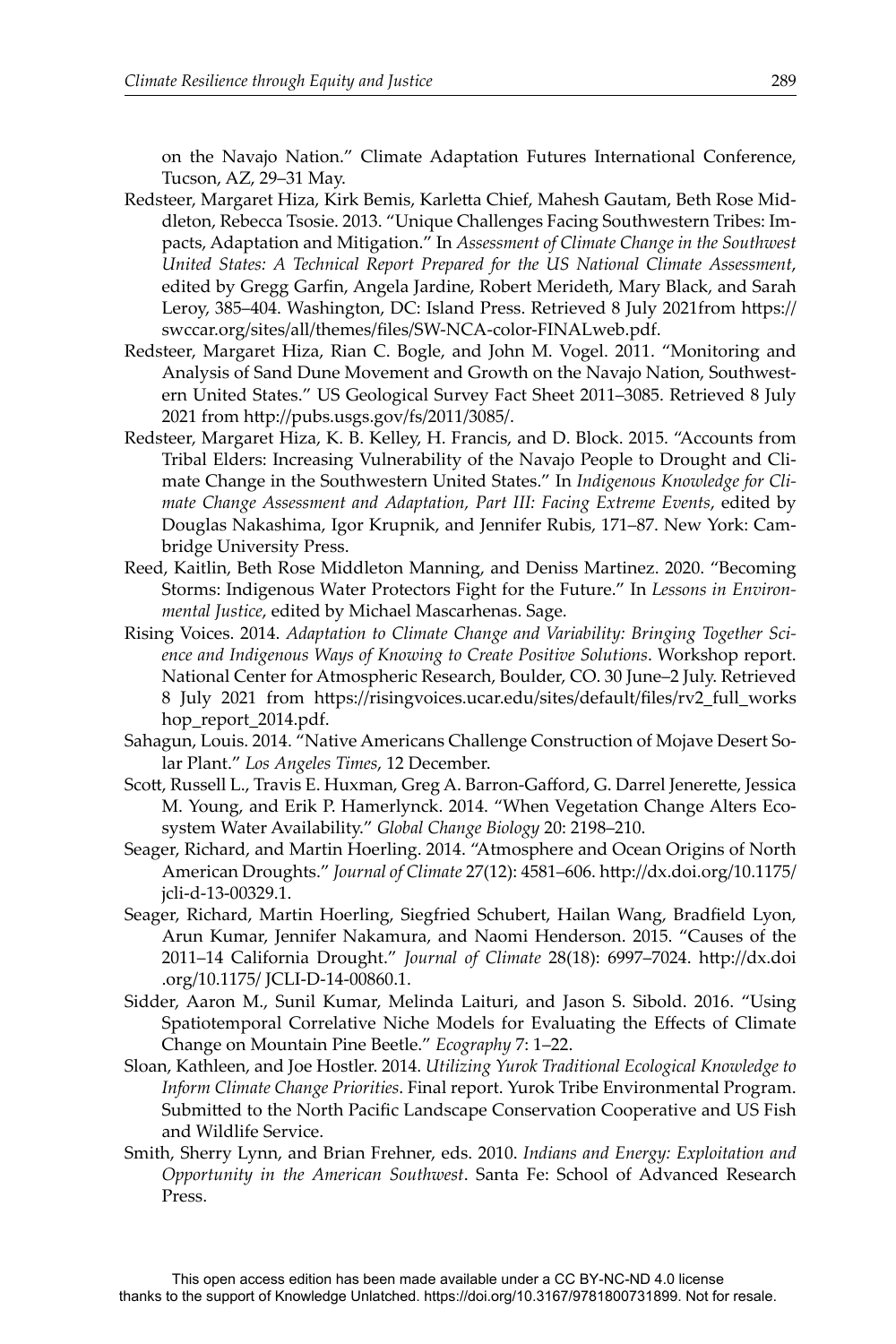- Smith, William James, Jr., Zhongwei Liu, Ahmad Saleh Safi, and Karletta Chief. 2014. "Climate Change Perception, Observation and Policy Support in Rural Nevada: A Comparative Analysis of Native Americans, Non-Native Ranchers and Farmers and Mainstream America." *Environmental Science and Policy* 42: 101–22.
- State Water Resources Control Board. 2016. "Beneficial Uses Development: Tribal Traditional and Cultural, Tribal Subsistence Fishing and Subsistence Fishing Benefi cial Uses; Stakeholder Outreach Document." Retrieved 8 July 2021 from https:// www.waterboards.ca.gov/about\_us/public\_participation/tribal\_aff airs/docs/bu\_ outreach.pdf.
- Todd, Zoe. 2018. "Refracting the State through Human-Fish Relations: Fishing, Indigenous Legal Orders and Colonialism in North/Western Canada." *Decolonization: Indigeneity, Education & Society* 7(1): 60–75.
- Tonino, Leah. 2016. "Two Ways of Knowing: Robin Wall Kimmerer on Scientific and Native American Views of the Natural World." *Sun Magazine* (April): 4–14.
- TREX (Prescribed Fire Training Exchange). 2017. Prescribed Fire Training Exchanges and Cooperative Burning. February. Retrieved 8 July 2021 from https://www.con servationgateway.org/ConservationPractices/FireLandscapes/FireLearningNet work/Documents/PERFACT-Feb2017-TREX.pdf.
- Udall, Bradley, and Jonathan Overpeck. 2017. "The Twenty-First Century Colorado River Hot Drought and Implications for the Future." *Water Resources Research* 53: 1–14.
- USDOE (US Department of Energy). 2015. "Energy Department Selects 11 Tribal Communities to Deploy Energy Efficiency and Renewable Energy Technologies." Press release, 18 March.
- Viles, Carson. 2011. "First Foods and Climate Change." Tribal Climate Change Profile: First Foods and Climate Change. Institute for Tribal Environmental Professionals.
- Vinyeta, Kirsten, and Kathy Lynn. 2013. "Exploring the Role of Traditional Ecological Knowledge in Climate Change Initiatives." General Technical Report PNW-GTR-879. Portland, OR: US Department of Agriculture, Forest Service, Pacific Northwest Research Station.
- Voggesser, Garrit. 2010. "The Evolution of Federal Energy Policy for Tribal Lands and the Renewable Energy Future." In *Indians and Energy: Exploitation and Opportunity in the American Southwest*, edited by Sherry L. Smith and Brian Frehner. Santa Fe: School of Advanced Research Press.
- Voggesser, Garrit, Kathy Lynn, John Daigle, Frank Lake, and Darren Ranco. 2013. "Cultural Impacts to Tribes from Climate Change Infl uences on Forests." *Climatic Change* 120: 615–26.
- Washoe Tribe of Nevada and California. 2009. "Wa She Shu: 'The Washoe People,' Past and Present." Retrieved 8 July 2021 from https://www.fs.usda.gov/Internet/FSE\_ DOCUMENTS/stelprdb5251066.pdf.
- Western Rivers Conservancy. 2017. "Klamath-Blue Creek: Conserving One of the World's Great Salmon Runs." Retrieved 8 July 2021 from http://www.westernriv ers.org/projectatlas/blue-creek/.
- Williams, A. P., R. Seager, J. T. Abatzoglou, B. I. Cook, J. E. Smerdon, and E. R. Cook. 2015. "Contribution of Anthropogenic Warming to California Drought during 2012–2014." *Geophysical Research Letters* 42(16): 6819–28.
- Whyte, Kyle Powys. 2013. "Justice Forward: Tribes, Climate Adaptation and Responsibility." *Climatic Change* 3: 517–30.
	- ———. 2016. "Indigenous Peoples, Climate Change Loss and Damage, and the Responsibility of Settler States." East Lansing, MI: Michigan State University. Retrieved 8 July 2021 from https://papers.ssrn.com/sol3/papers.cfm?abstract\_id=2770085.